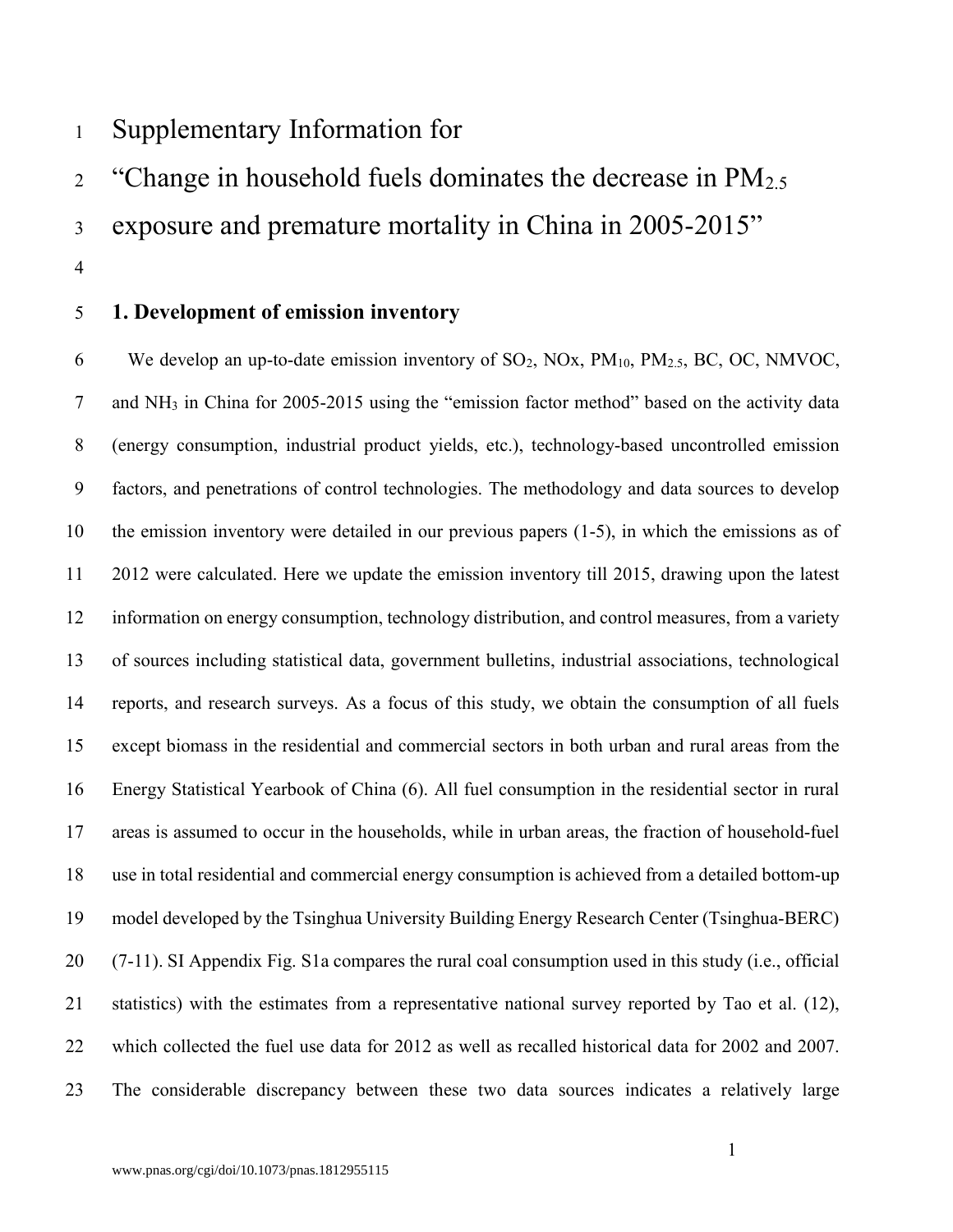24 uncertainty in rural coal consumption, which is considered in the Monto Carlo uncertainty analysis 25 described in SI Appendix Section 3. In addition, we conducted a sensitivity analysis in which the 26 IPWE in 2005-2015 and the contribution from household fuels were calculated using the rural coal 27 consumption in Tao et al. (2018). In this case, the IPWE in 2005 is 3.5% larger than our current 28 estimate. Also, household fuels are estimated to lead to a reduction of 81  $\mu$ g/m<sup>3</sup> in IPWE from 29 2005 to 2015, representing 91% of the total IPWE reduction, which is also similar to the estimates 30 in the current study (76  $\mu$ g/m<sup>3</sup> and 90%). Therefore, the discrepancy in rural coal consumption 31 does not change the conclusion of this study. For biomass consumption, there were no published 32 official statistics after 2007. We obtain the statistics compiled by the Ministry of Agriculture of 33 China (the data as of 2007 were published in China Energy Statistical Yearbook (13) and those 34 after 2007 are unpublished), nationwide survey results from the Tsinghua-BERC (7-11), and the 35 data from International Energy Agency (14), as summarized in SI Appendix Fig. S1. All these 36 three datasets reveal a consistent trend, namely the biomass consumption in China decreased by 37 over 50% during 2005-2015. In this study, we take the average of the former two datasets (which 38 are bottom-up statistical or survey data by local institutes) as our "best estimate", and account for 39 the discrepancies among different datasets in the uncertainty analysis (SI Appendix Section 3). SI 40 Appendix Fig. S1b shows that our "best estimate" agrees well with the survey data by Tao et al. 41 (12) for years of 2002, 2007, and 2012. The household fuel use and sectoral emissions of major 42 air pollutants are summarized in Fig. 2 and SI Appendix Table S1.

#### 43 2. Configuration and evaluation of the CMAQ/2D-VBS simulations

44 We simulate the ambient concentrations of primary and secondary  $PM_{2.5}$  in China using the 45 CMAQ/2D-VBS model, which was developed by incorporating the 2D-VBS model framework 46 into the default CMAQ model (15). The CMAQ/2D-VBS model explicitly simulates the aging of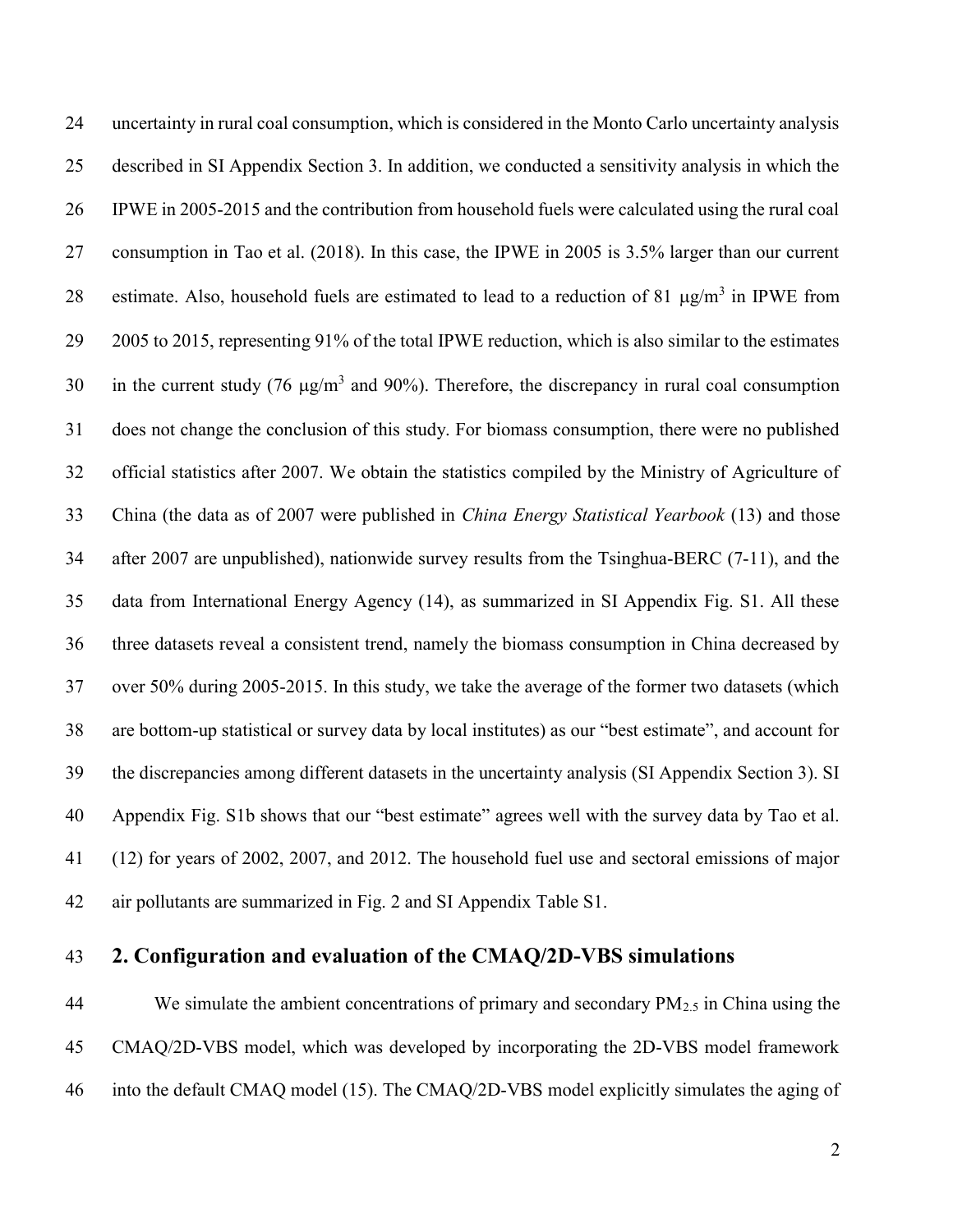47 primary organic aerosol (POA), photo-oxidation of intermediate-volatility organic compounds 48 (IVOCs) and multi-generational aging of secondary organic aerosol (SOA), thus improving the 49 simulation results of SOA. Here we use the "High-Yield VBS" configuration documented in Zhao 50 et al. (15), which agrees best with surface organic aerosol (OA) and SOA observational data. We 51 apply the CMAQ/2D-VBS model to a domain covering China and its surrounding areas (see SI 52 Appendix Fig. S2) with a grid resolution of 36 km×36 km. The Weather Research and Forecasting 53 Model (WRF, version 3.7) is used to generate the meteorological fields. The physical and chemical 54 options, vertical resolution, initial and boundary conditions of WRF and CMAQ/2D-VBS, as well 55 as the spatial allocation of anthropogenic emissions and calculation of biogenic emissions are the 56 same as Zhao et al. (16). The simulation periods cover 2005, 2010, and 2015, as well as 2013 for 57 evaluation purpose.

58 We compare the meteorological parameters simulated by WRFv3.7 with observational data 59 obtained from the National Climatic Data Center (NCDC), where hourly or 3-h observations are 60 available for about 380 sites in the domain. The variables of interest include the temperature at 61 2 m, wind speed at 10 m, and humidity at 2 m. The statistical indices used include the mean 62 observation (Mean OBS), mean simulation (Mean SIM), mean bias (MB), gross error (GE), root 63 mean square error (RMSE), and index of agreement (IOA), the definitions of which are provided 64 in Emery et al. (17). SI Appendix Table S2 summarizes the model performance statistics as well 65 as the benchmarks suggested by Emery et al. (17). Obviously almost all indices fall within the 66 benchmark range except that the MB of temperature slightly exceeds the range in a couple of cases. 67 The occasional slight exceedance is considered to be reasonable since the benchmarks were 68 derived based on performance statistics of meteorological simulations mostly at resolutions of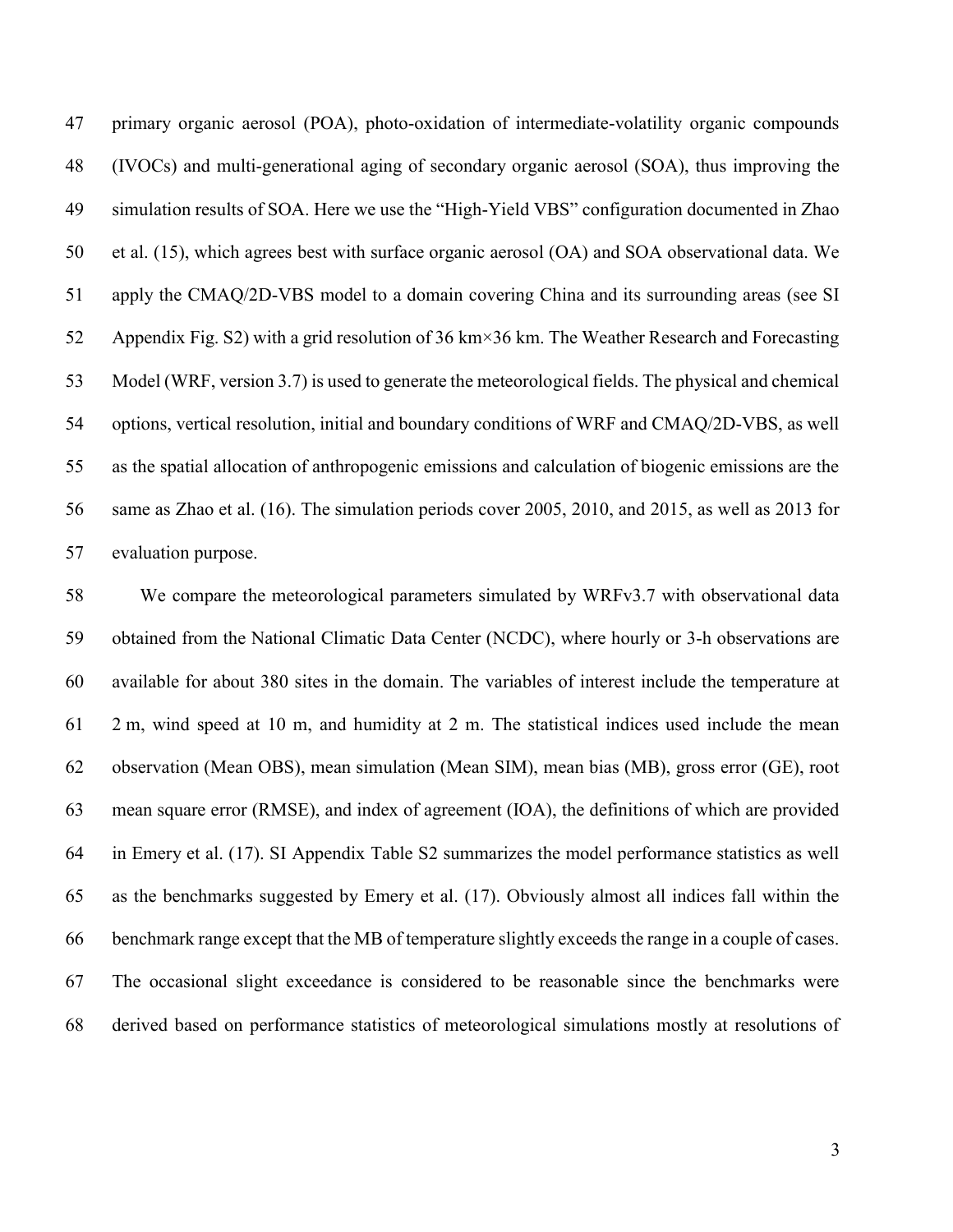69 12 km or 4 km, which generally give more accurate predictions than those at 36 km resolution. 70 Therefore, the statistics indicate an overall decent performance of meteorological predictions.

71 In addition, we compare the simulated aerosol optical depth  $(AOD)$  and  $NO<sub>2</sub>$  vertical column 72 density with retrievals from the Moderate Resolution Imaging Spectroradiometer (MODIS) 73 onboard the Aqua satellite (http://ladsweb.nascom.nasa.gov/data/search.html) and Ozone 74 Monitoring Instrument (OMI) onboard the Aura satellite 75 (http://www.temis.nl/airpollution/no2.html), respectively. Only model outputs that are closest to 76 the satellite overpassing time (13:00-14:00 for both MODIS/Aqua and OMI/Aura, Beijing time) 77 are used in comparison to avoid sampling errors due to diurnal cycles. The conversion of vertically 78 resolved aerosol mass concentrations to AOD follows Heald (18) and Martin and Heald (19). SI 79 Appendix Table S3 summarizes the model performance statistics over the Eastern and Central 80 China (ECC, see SI Appendix Fig. S2). The ECC region covers most of the populous areas in 81 China characterized by substantial anthropogenic emissions and high ambient  $PM_{2.5}$ 82 concentrations. In contrast, the remaining parts of China are significantly affected by natural 83 sources (e.g., wind-blown dust) and foreign emissions, which are not the focus of this study. The 84 statistical indices we apply are slightly different from those applied to the evaluation of 85 meteorological predictions, so as to facilitate inter-study comparison with previous studies (e.g., 86 Zhang et al. (20) and Zhao et al. (21)). These indices include Mean OBS, Mean SIM, normalized 87 mean bias (NMB), normalized mean error (NME), mean fractional bias (MFB), mean fractional 88 error (MFE), RMSE, and correlation coefficient (R), as documented in Yu et al. (22) and Boylan 89 and Russell  $(23)$ . The simulated NO<sub>2</sub> column agrees fairly well with OMI retrievals in all seasons; 90 the NMBs and correlation coefficients are all  $\leq \pm 29\%$  and  $\geq 0.69$ , and are  $\leq \pm 20\%$  and  $\geq 0.80$  in 91 most cases. There is also a good agreement between simulated and MODIS-retrieved annual mean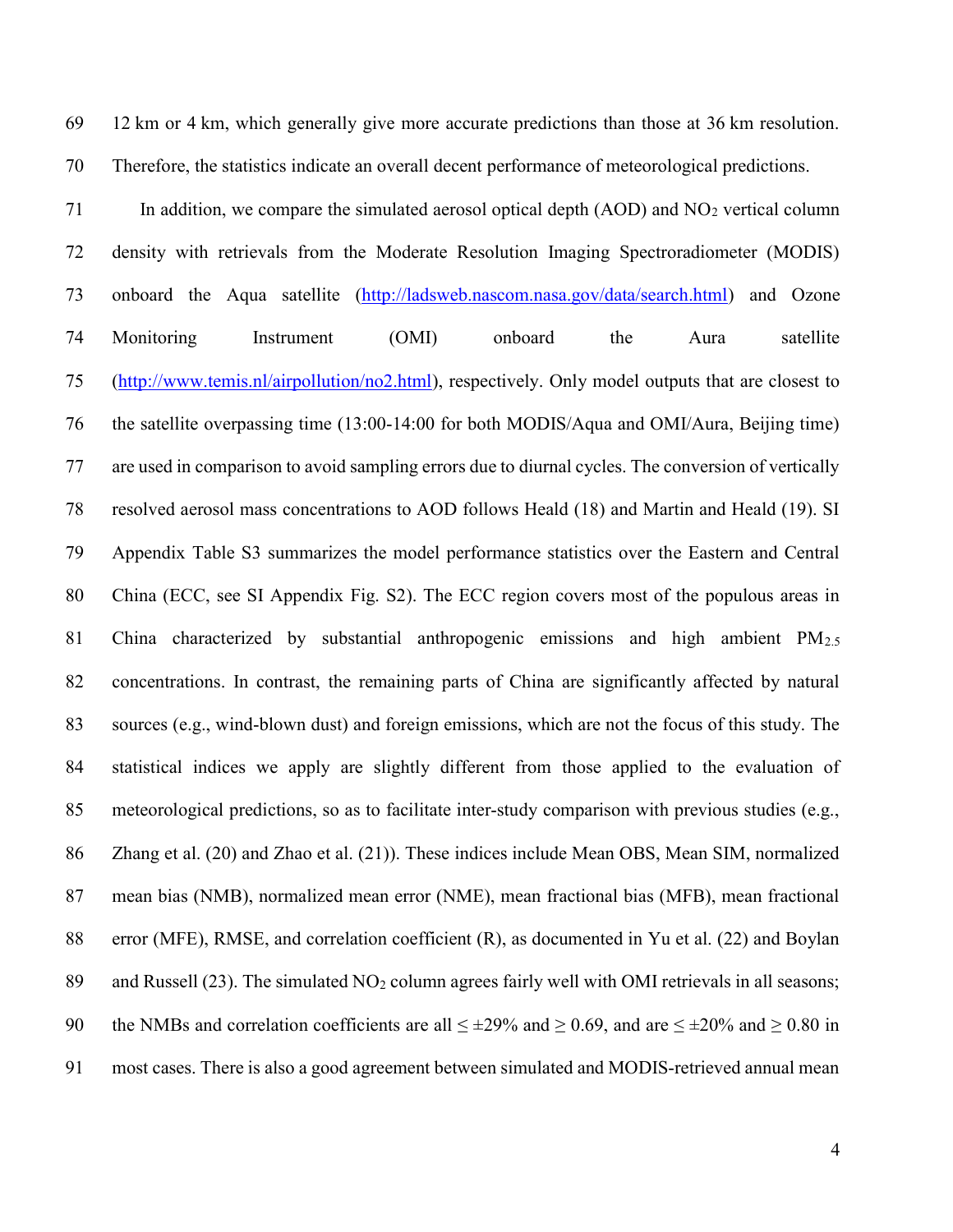92 AOD, with NMBs within  $\pm 5\%$ , whilst the model tends to overestimate AOD in winter and 93 underestimate AOD in summer. This is a common issue in previous CMAQ simulation studies in 94 China (3, 24, 25) and is yet to be addressed in future investigations. With respect to the inter-95 annual trend which is the focus of the current study, the retrieved and simulated AOD show 17% 96 and 18% decrease from 2005 to 2015, respectively, indicating a good agreement. Both OMI 97 retrievals and CMAQ/2D-VBS simulations reveal that NO2 column increased dramatically from 98 2005 to 2010, followed by a significant decline from 2010 to 2015. The overall percentage changes 99 from 2005 to 2015 are 10% and 5%, respectively.

100 For surface PM<sub>2.5</sub> concentrations, there were no nationwide continuous observations during the 101 simulation period since the observational network changed substantially between 2012 and 2013. 102 Since January 2013, the Ministry of Environmental Protection of China (MEP, 103 http://datacenter.mep.gov.cn/) provides hourly PM2.5 concentrations at 496 sites located in 74 104 major cities in China, including capital cities of all provinces and prefecture-level cities in three 105 metropolitan regions (the North China Plain, Yangtze River Delta, and Pearl River Delta). The 106 network had been expanded to cover 1497 sites in 367 cities by 2015. Before January 2013, 107 however, MEP reported daily primary pollutant and its air pollution index (API) for 84 major cities, 108 which differ significantly from the 74 major cities mentioned above. Using each city's API and 109 primary pollutant, it is possible to back-calculate the daily average concentration for the primary 110 pollutant (PM<sub>10</sub> for most days) (26). In view of this situation, we make use of the PM<sub>2.5</sub> 111 concentrations in 2013 and 2015, as well as the API-derived PM<sub>10</sub> concentrations in 2005 and 112 2010. Regarding the former, we only use the sites that are in operation in both 2013 and 2015 (473 113 sites in total) in order to evaluate the temporal trend. It should be noted that, while the target years 114 are 2005, 2010, and 2015 in this study, we also perform simulations for 2013 to facilitate the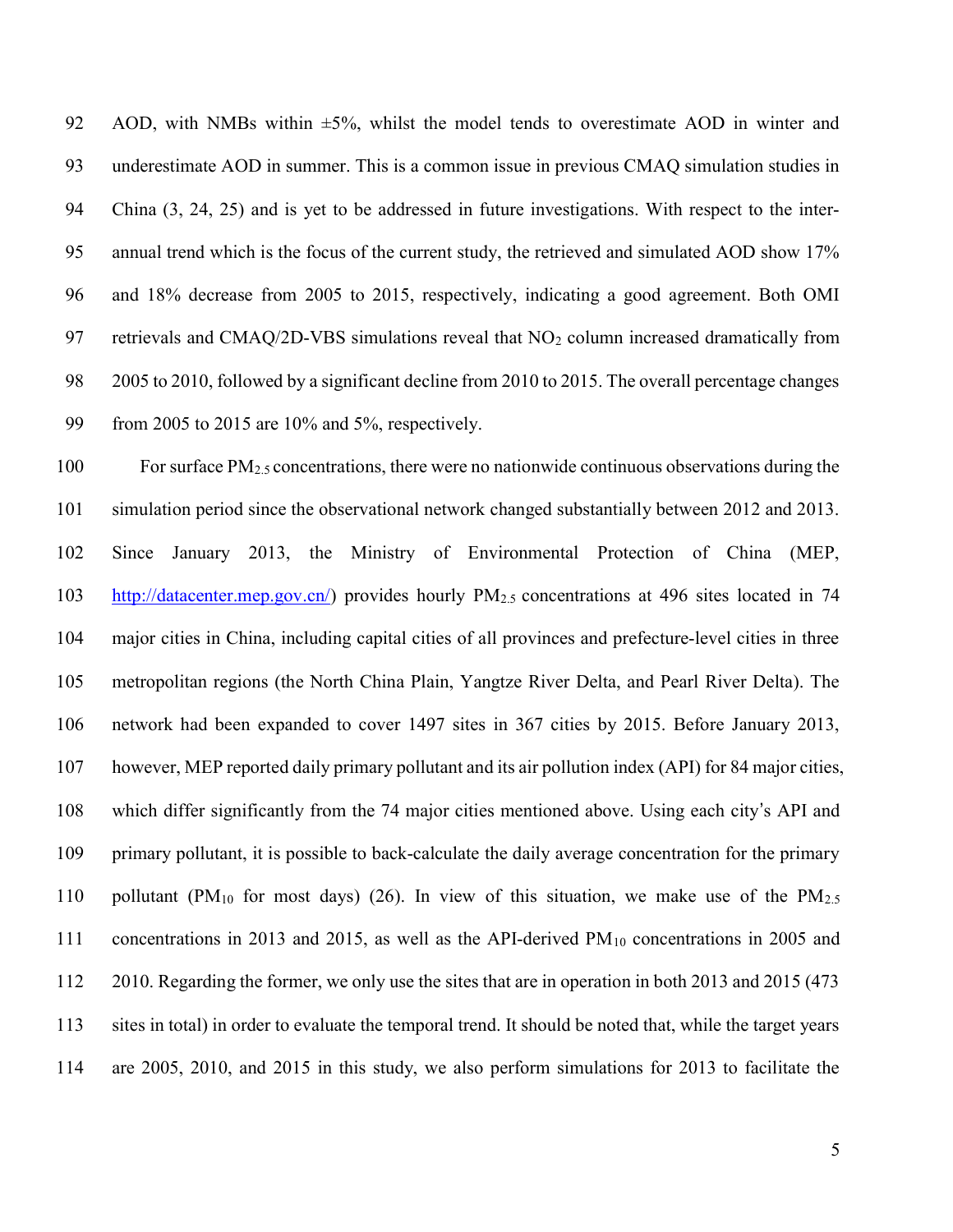115 comparison with surface PM2.5 measurements. SI Appendix Table S4 shows the performance 116 statistics for PM10 concentrations in 2005 and 2010 over the ECC region, while SI Appendix Table 117 S5 presents the corresponding statistics for PM2.5 concentrations in 2013 and 2015. While the 118 model slightly underestimates the  $PM_{10}/PM_{2.5}$  concentrations partly due to the exclusion of fugitive 119 dust emissions, the performance statistics all meet the model performance criteria proposed by 120 Boylan and Russell (23) except for the MFB in the summer of 2005. With regard to the temporal 121 trend, the modeled and observed  $PM_{10}$  concentrations over ECC decreased by 6% and 7%, 122 respectively, from 2005 to 2010. From 2013 to 2015, the decreasing rates of modeled and observed 123 PM2.5 concentrations are 24% and 23%, respectively. In summary, the simulated PM10/PM2.5 124 concentrations generally agree well with nationwide surface observations.

125 3. Uncertainty analysis

126 We assess uncertainties in IPWE and the health effects using 50000 Monte Carlo runs based 127 on uncertainties of the input data, including household-fuel consumption, main cooking fuel 128 distributions, HAP exposure levels, and the integrated exposure-response (IER) functions. The 129 household fuel consumption is assumed to be uniformly distributed, with the variation intervals 130 being  $\pm 20\%$  for biomass and  $\pm 10\%$  for other fuel types, following previous studies (27, 28). 131 Among the three nationwide statistics/surveys of biomass consumption (shown in SI Appendix 132 Fig. S1), the largest deviation from the "best estimate" is about 21%, supporting the uncertainty 133 range for biomass assumed above. For coal consumption, considering the relatively large 134 discrepancy between the official statistics and the survey data (SI Appendix Fig. S1), we increase 135 the variation intervals from  $\pm 10\%$  to  $\pm 30\%$ . The consequent uncertainty in the AAP exposure 136 simulated by the CMAQ/2D-VBS model is estimated by performing a number of sensitivity 137 simulations with perturbed household fuel consumption. The uncertainties in activity data of non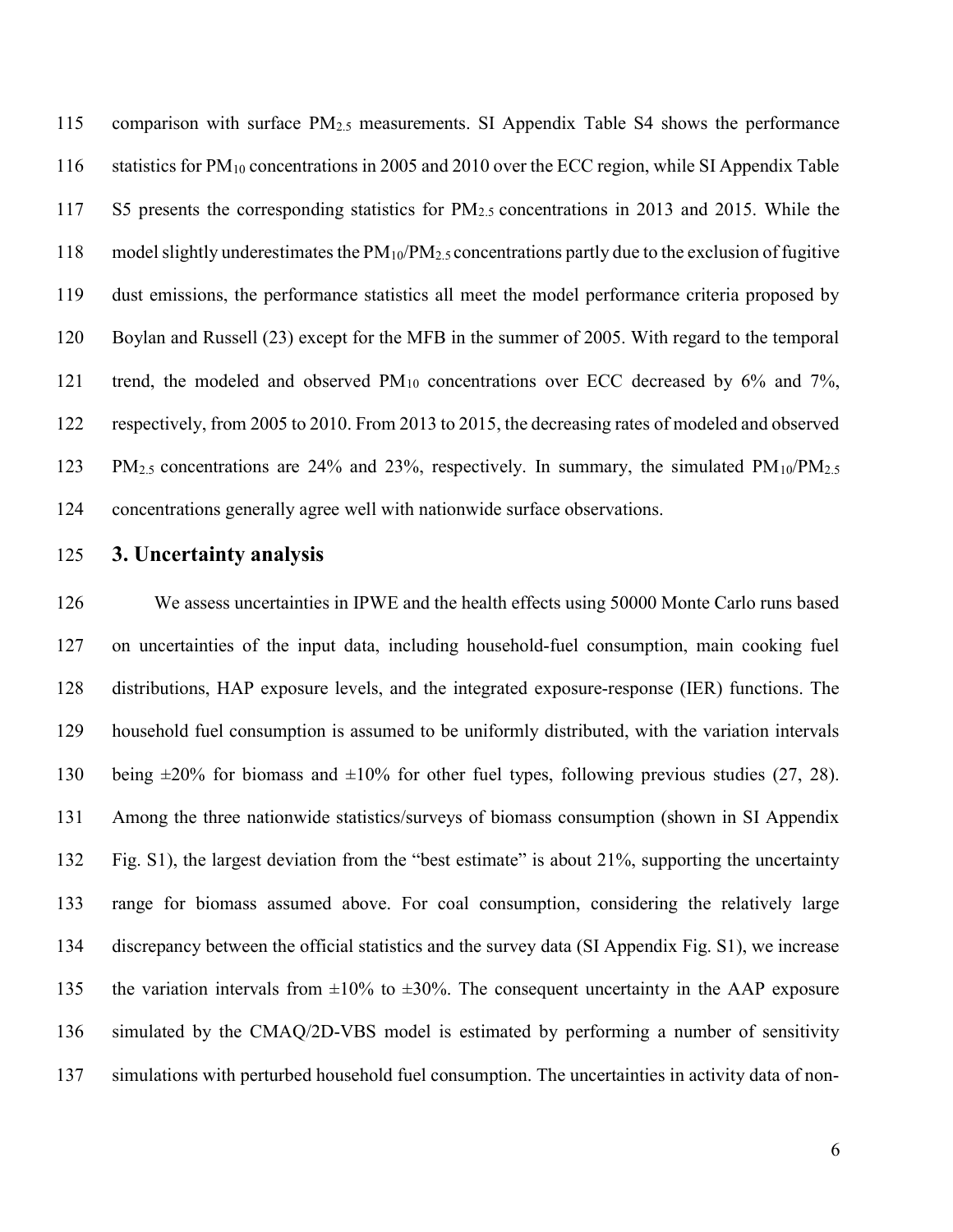138 household sources, the emission factors, as well as the model schemes are not considered because 139 they are not supposed to be major factors affecting the contribution of household fuel use to 140 changes in IPWE and health effects in the last decade, which is the focus of this study.

141 The populations using coal and biomass as main cooking fuels are also assumed to have a 142 uniform distribution and the variation intervals are assumed to be 25% larger than those of the 143 corresponding fuel consumption, since the cooking fuel-using populations in 2005/2015 are 144 derived by integrating census data and fuel consumption statistics. The uncertainty in HAP 145 exposure levels (i.e.,  $HAP_{i,k}$  in Eq. 2 of Methods) was estimated by Aunan et al. (29).

146 Regarding the health effects, Cohen et al. (30) provided 1000 sets of IER parameters for each 147 health endpoint. In each of the 50000 Monte Carlo runs, a set of IER parameter is randomly chosen 148 together with other randomly sampled inputs from the assumed probability distributions. The 149 Monte Carlo simulation results constitute the probability distributions of IPWE and premature 150 deaths, from which the 95% confidence intervals are derived.

151 We also discuss the influence of a couple of additional factors, including the relative toxicity 152 of different PM<sub>2.5</sub> chemical components and the changes in stove technology over time, and show 153 that they do not affect the major conclusion that household fuels are the leading contributor to the 154 reduction of IPWE in China in the last decade (SI Appendix Section 4).

# 155 4. Supplementary information for the IPWE and health impact calculation 156 methods

157 In the IPWE calculation method, we assume that ambient PM2.5 pollution generally 158 penetrates into the household (see Methods). This assumption ensures that the definition of AAP 159 in this study is consistent with previous studies on AAP exposure (30-32), i.e., everyone within a 160 given geographical unit is exposed to the prevailing AAP level. This assumption only affects the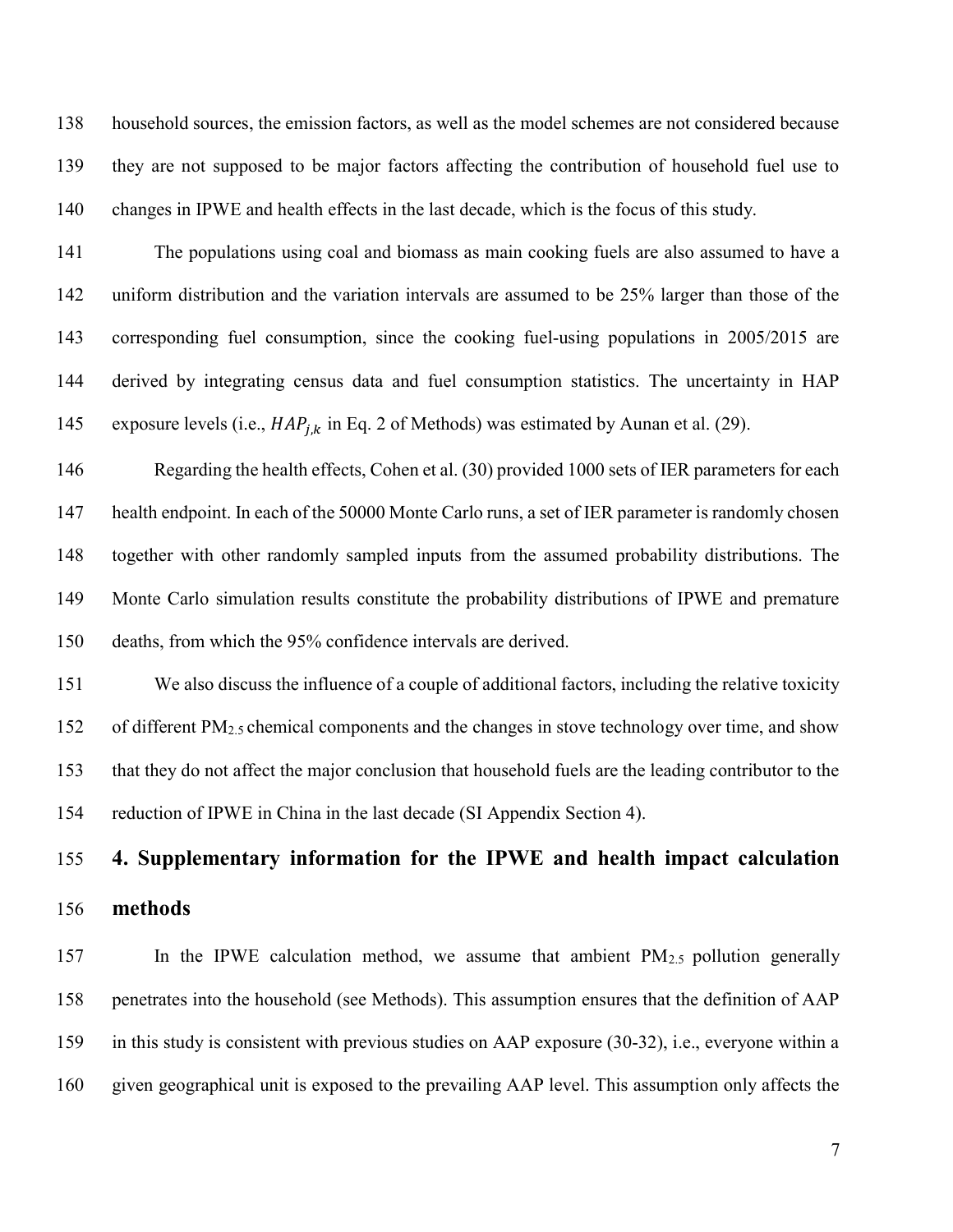161 partitioning between AAP and HAP, and does not affect the total IPWE. The assumption is mostly 162 true for rural populations whose homes are usually not well sealed (33). For urban households, 163 however, previous measurements (34-38) indicate that the indoor-outdoor ratio of PM2.5 164 concentrations for households without indoor sources ranges between 68-93%. Here we conduct a 165 sensitivity analysis in which 80% and 95% of the ambient  $PM_{2.5}$  concentrations penetrate into 166 urban and rural households, respectively. Following this hypothesis, the fractional contribution of 167 AAP to total IPWE in 2005 decreases to 27% from the original value of 31%. The contribution of household fuels to IPWE reduction during 2005-2015, i.e., 79 (51 to 113)  $\mu$ g/m<sup>3</sup> and 91% (87-169 94%), is very close to the estimates in this study (76  $\mu$ g/m<sup>3</sup> and 90%).

170 For the calculation of HAP exposure, there has been no continuous nationwide survey of the 171 populations using coal and biomass as their main cooking fuels  $(P_{i,j,k})$  in Eq. 2 of Methods) during 172 2005-2015, but there are several continuous nationwide statistics/surveys of the consumption of 173 household coal and biomass (see SI Appendix Section 1). The total exposure amount  $(P_{i,j,k}$ . 174  $HAP_{j,k}$  in Eq. 2) for a specific geographic unit, setting (urban or rural), and solid-fuel type is 175 proportional to the solid-fuel consumption, under the assumption that the stove technology remains 176 unchanged over time (influence of this assumption is discussed in the next paragraph). In this study 177 we apply the same HAP exposure levels  $(HAP<sub>j,k</sub>$  in Eq. 2) to all years because of insufficient 178 measurements to derive  $HAP_{j,k}$  as a function of time. As such,  $P_{i,j,k}$  is proportional to the 179 consumption of solid fuel in the given geographic unit and setting. For this reason, we combine 180 the county-level solid fuel-using populations  $(P_{i,j,k})$  in 2010 obtained from the National Population 181 Census (39, 40) with provincial-level statistics of household coal and biomass consumption during 182 2005-2015 to derive county-level solid fuel-using populations during 2005-2015, as illustrated in 183 SI Appendix Fig. S3. Note that changes in  $HAP_{j,k}$  are affected by not only improvement of stove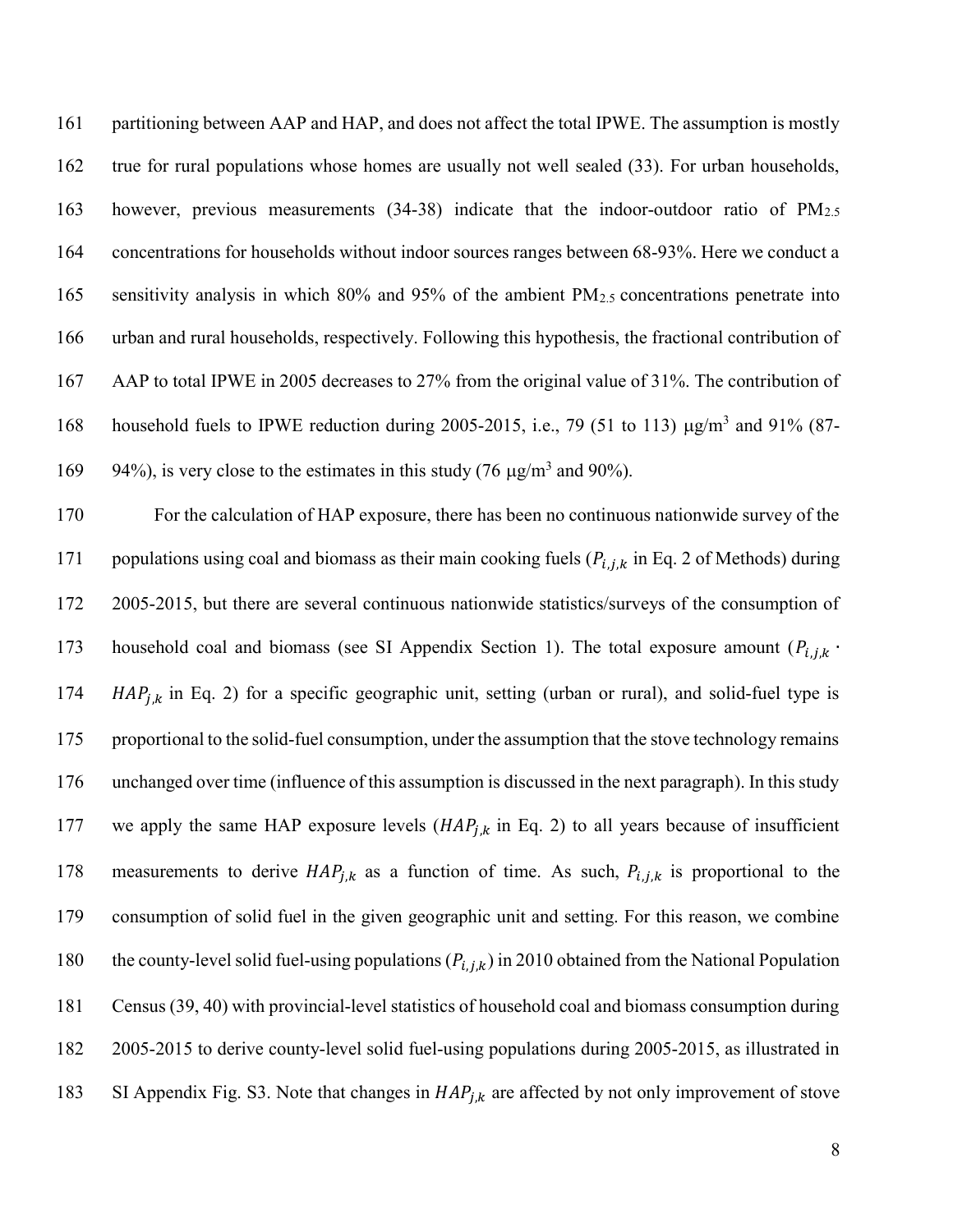184 technology, but also the changes in fuel mixture and fraction of heating fuels. However, the latter 185 factors do not affect the calculation results of  $PM_{2.5}$  exposure from HAP since the resulting changes 186 in  $HAP_{i,k}$  and  $P_{i,j,k}$  offset each other.

187 As stated above, we assume that the stove technology remained unchanged during 2005- 188 2015. This may not be the case since the fraction of improved cookstoves could have increased 189 during 2005-2015 driven by improved living standards and possibly a continued influence of the 190 "Improved Stove Program" launched in the 1980s and 1990s (41). There were no such programs 191 for heating stoves, however, until recently. The improvement of stove technology may result in a 192 decrease in  $HAP_{i,k}$ . In this case, the fractional contribution of household fuels to the reduction of 193 IPWE in the last decade could be even larger than our current estimate of 90% (86-93%). The 194 possible changes in  $HAP_{i,k}$  as a result of the stove technology improvement has been reflected in 195 its error bar, which was subsequently used in the Monto Carlo uncertainty analysis.

196 An assumption that may affect the contribution of household fuels to human health is the 197 relative toxicity of different  $PM_{2.5}$  chemical components. In this study, we hypothesize that the 198 health effects depend only on the inhaled amount of PM2.5 and are independent of the chemical 199 composition, which appears reasonable in view of the available quantitative epidemiological 200 studies. However, some studies have reported that the carbonaceous aerosols could be significantly 201 more toxic than other aerosol species (31, 42). Since carbonaceous aerosols (BC and OC) account 202 for about 75% of the  $PM_{2.5}$  emissions from household-fuel use while contributing only about 27% 203 of PM2.5 emissions from non-household sources, assuming carbonaceous aerosols being more toxic 204 could result in an even larger relative contribution of household fuels to the magnitude and changes 205 of premature deaths, as compared to the results in the present study. Nevertheless, this will not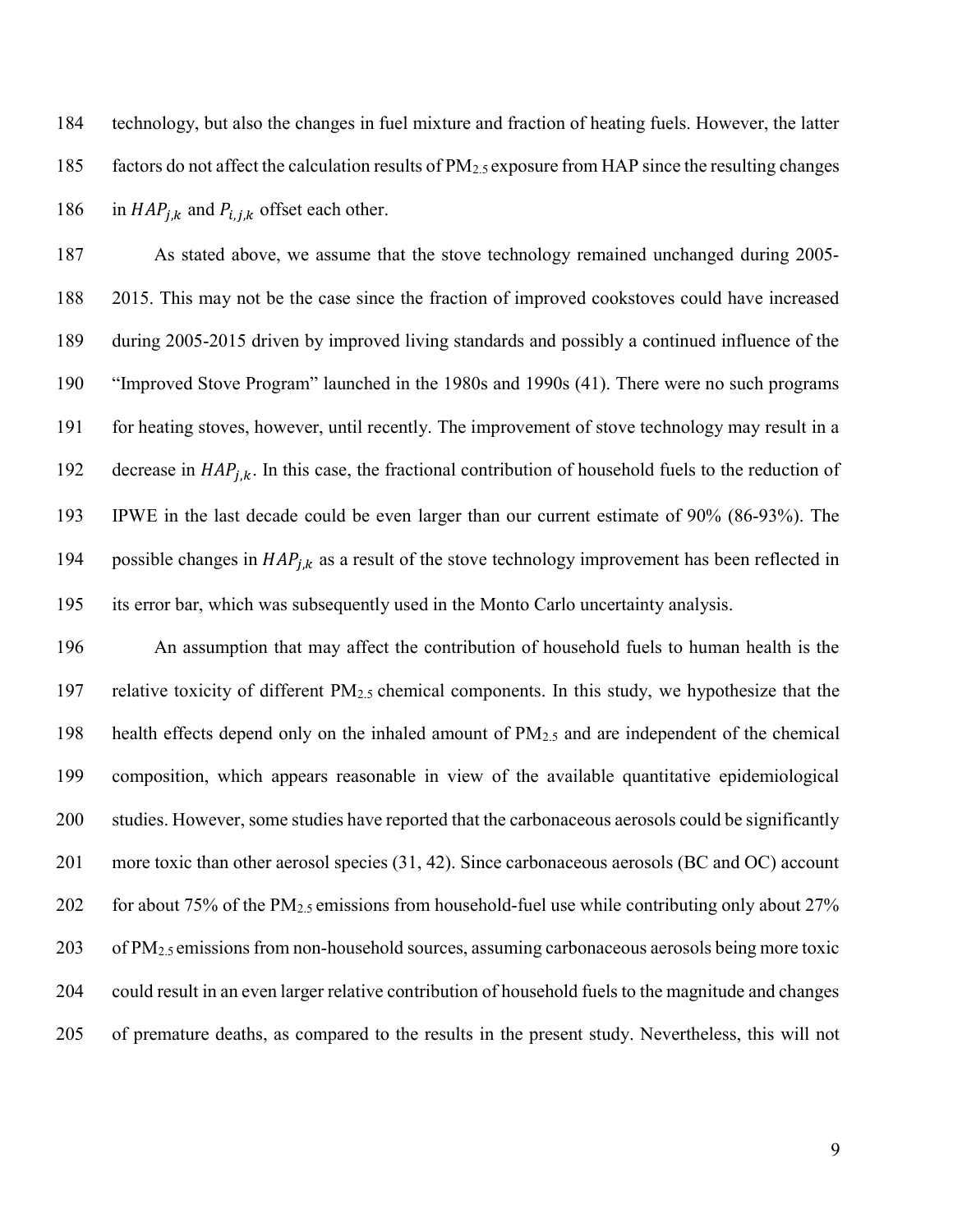206 alter our key conclusion that household fuels were the leading contributor to the decrease in IPWE 207 and associated mortality in 2005-2015.

#### 208 5. Estimation of IPWE attributed to cooking and heating

209 As described in Methods, it is not appropriate to separately estimate the HAP exposures due 210 to cooking and space heating based on measured exposure levels, because there were insufficient 211 household measurements supporting this. Therefore, we split the HAP exposure due to cooking 212 and heating based on the assumption that the HAP exposure is proportional to the solid-fuel 213 consumption. The AAP exposure attributed to cooking/heating is quantified by designing a 214 hypothetical scenario in which the household fuels used for cooking/heating are eliminated, and 215 comparing it with the baseline scenario where all sources are included.

216 In the rural area, the fractions of solid fuels used for cooking and heating in each province 217 are obtained from Tao et al. (12), which quantified the solid-fuel use in rural China from 1992 to 218 2012 through a national survey. The solid-fuel consumption after 2012 is linearly extrapolated 219 from previous trend. In the urban area, the provincial fractions of solid fuels for cooking and 220 heating are derived from the bottom-up model developed by the Tsinghua University Building 221 Energy Research Center (Tsinghua-BERC) (7-11).

222 Chen et al. (43) estimated the household  $PM<sub>2.5</sub>$  exposure from space heating in rural China, 223 using the difference between the indoor  $PM_{2.5}$  concentrations in heating and non-heating seasons. 224 They showed that about 24% of the household PM2.5 exposure in rural China was attributed to 225 space heating, and the fractional contribution remained stable (within  $\pm 1\%$ ) from 2005 to 2012. 226 Based on our estimates, however, the fractional contributions of space heating increased from 23% 227 in 2005 to 31% in 2015, because we accounted for the smaller decreasing rate in heating fuels than 228 in cooking fuels during this period, as described in the main text. Note that Chen et al. (43) only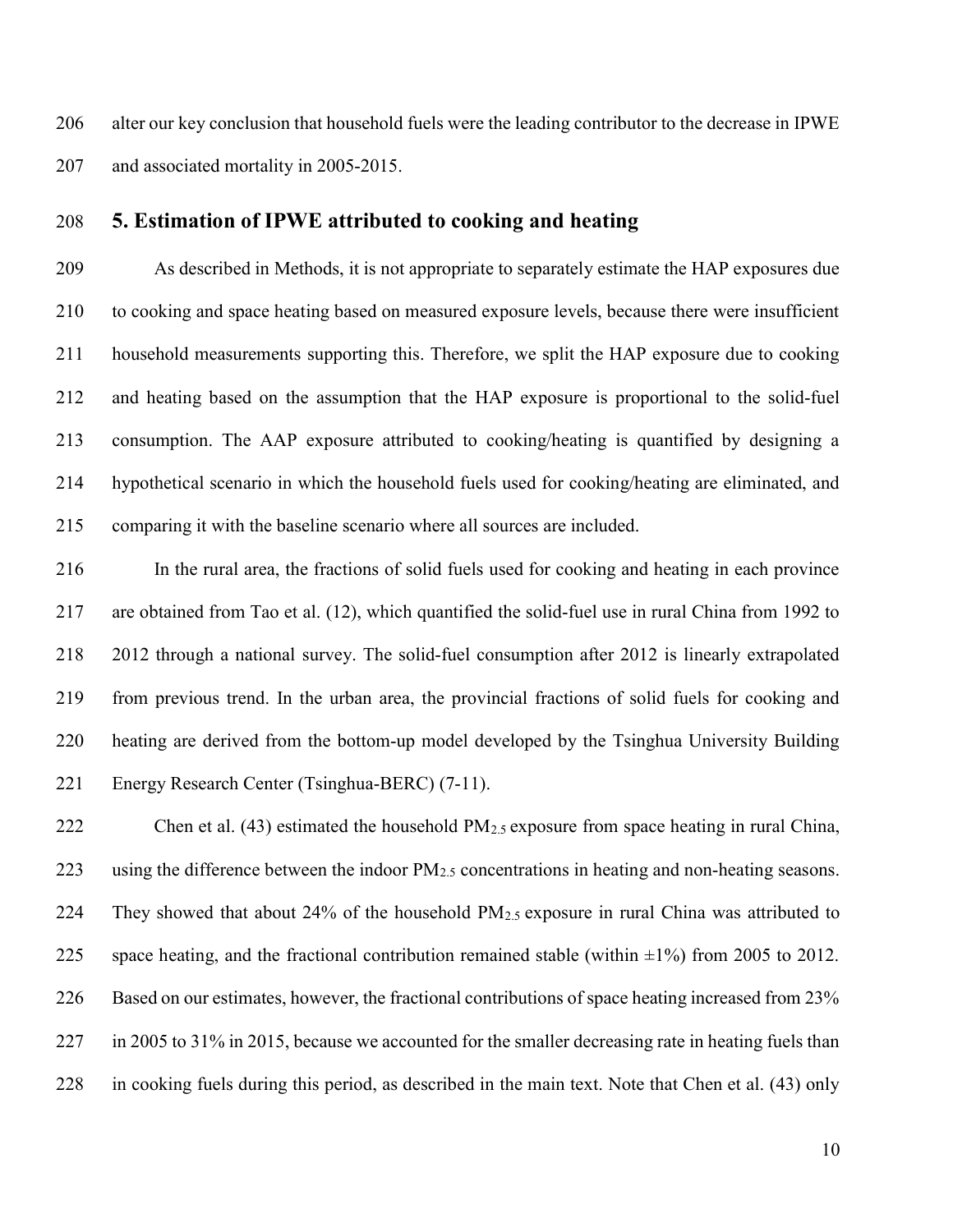229 considered indoor concentrations and not the general ambient air pollution due to household 230 heating. We have adjusted our calculation to be directly comparable to the results of Chen et al. 231 (43).

#### 232 6. Contributors to the changes in premature mortality from 2005 to 2015

233 In the main text, we show the trends in  $PM_{2.5}$ -related premature deaths during 2005-2015, 234 which are the combined effect of changes in IPWE, population, age distribution, and background 235 mortality rate. We take into account all these changes in order to achieve the best possible estimates 236 of the total  $PM_{2.5}$ -related mortality and the mortality due to household fuels. Here we attempt to 237 isolate the impact of IPWE reduction through a sensitivity analysis in which the population, age 238 distribution, and background mortality rate are kept constant as the 2005 levels. In this case, the 239 PM2.5-related mortality is estimated to decrease by 24% (18-30%) from 2005 to 2015, and 240 household fuels contribute 81% (70-89%) of the total mortality reduction, which are similar to the 241 calculation results when changes in all factors are considered (29% and 80%). Therefore, IPWE is 242 the predominant contributor to mortality changes during 2005-2015 at the national level. 243 Nevertheless, the change in population may play an important role in certain regions, such as some 244 large urban centers with rapid increase in migrant population, as illustrated in Fig. 4 and described 245 in the main text.

#### 246 7. Benefits of replacing household solid fuels with clean fuels

247 In 2017, an action plan for clean heating (44, 45) was launched in northern China. The target 248 provinces include Beijing, Tianjin, Hebei, Shanxi, Inner Mongolia, Liaoning, Jilin, Heilongjiang, 249 Shandong, Shaanxi, Gansu, Ningxia, Xinjiang, Qinghai, and part of Henan, with a focus on 250 Beijing-Tianjin-Hebei and the surrounding area. The overarching goal is to increase the fraction 251 of clean heating in northern China to 70% by 2021, which means that about 55% of the existing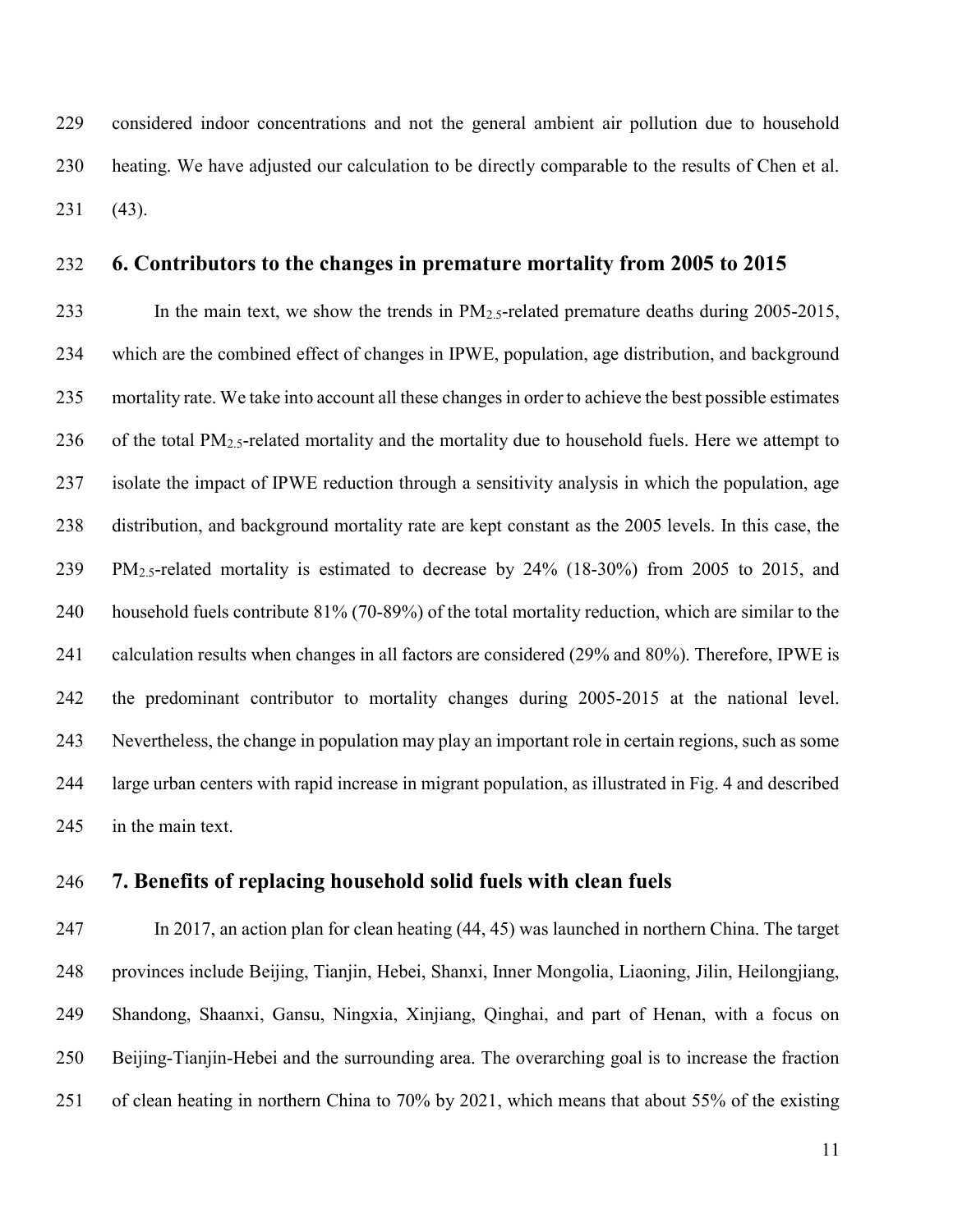252 household solid fuels for heating in these provinces shall be replaced with clean energy, such as 253 natural gas, electricity, combined heat and power with extreme low emissions, solar and 254 geothermal energy, and clean biofuels. While a thorough assessment and comparison of different 255 options is beyond our scope, we aim to illustrate the potential environmental and health benefits 256 that could be achieved through a state-of-the-art control option. For this purpose, we assume that 257 half of the solid fuels are replaced by natural gas and the other half by electricity (50% electric 258 resistance heating and 50% heat pump). As described in the main text, a successful implementation 259 of this policy would reduce the IPWE by 9.7% (8.8-10.4%) in China. The reduction ratio of IPWE 260 is relatively small because the current policy only focuses on household heating fuels (not cooking 261 fuels or non-household sources) in northern China (not middle or southern China). It should be 262 noted that this policy could have co-benefit on the transition in cooking fuels since the rural 263 residents will have easier access to clean fuels after the energy distribution system is constructed 264 or improved. Such co-benefit, however, is difficult to quantify and hence not considered in the 265 calculation. In addition, to evaluate the potential benefits of more stringent controls, we design 266 another scenario in which all solid fuels used for cooking and heating in 2015 were thoroughly 267 replaced with electricity and natural gas (50% each). Following the substitution, the consequent 268 increases in consumption of clean fuels (electricity or natural gas) are calculated according to the 269 assumption that the same amount of useful energy (fuel consumption multiplied by energy 270 efficiency) for both cooking and heating are generated before and after substitution. For cooking, 271 the energy efficiencies of coal stove, biomass stove, natural gas stove, and electric cooking are 272 assumed to be 35%, 17%, 50%, and 90%, respectively (7, 10). With respect to heating, coal stove, 273 biomass stove, natural gas heating, electric resistance heating, and heat pump are assumed to have 274 energy efficiencies of 50%, 24%, 90%, 98%, and 250%, respectively (7, 11, 46). For the electricity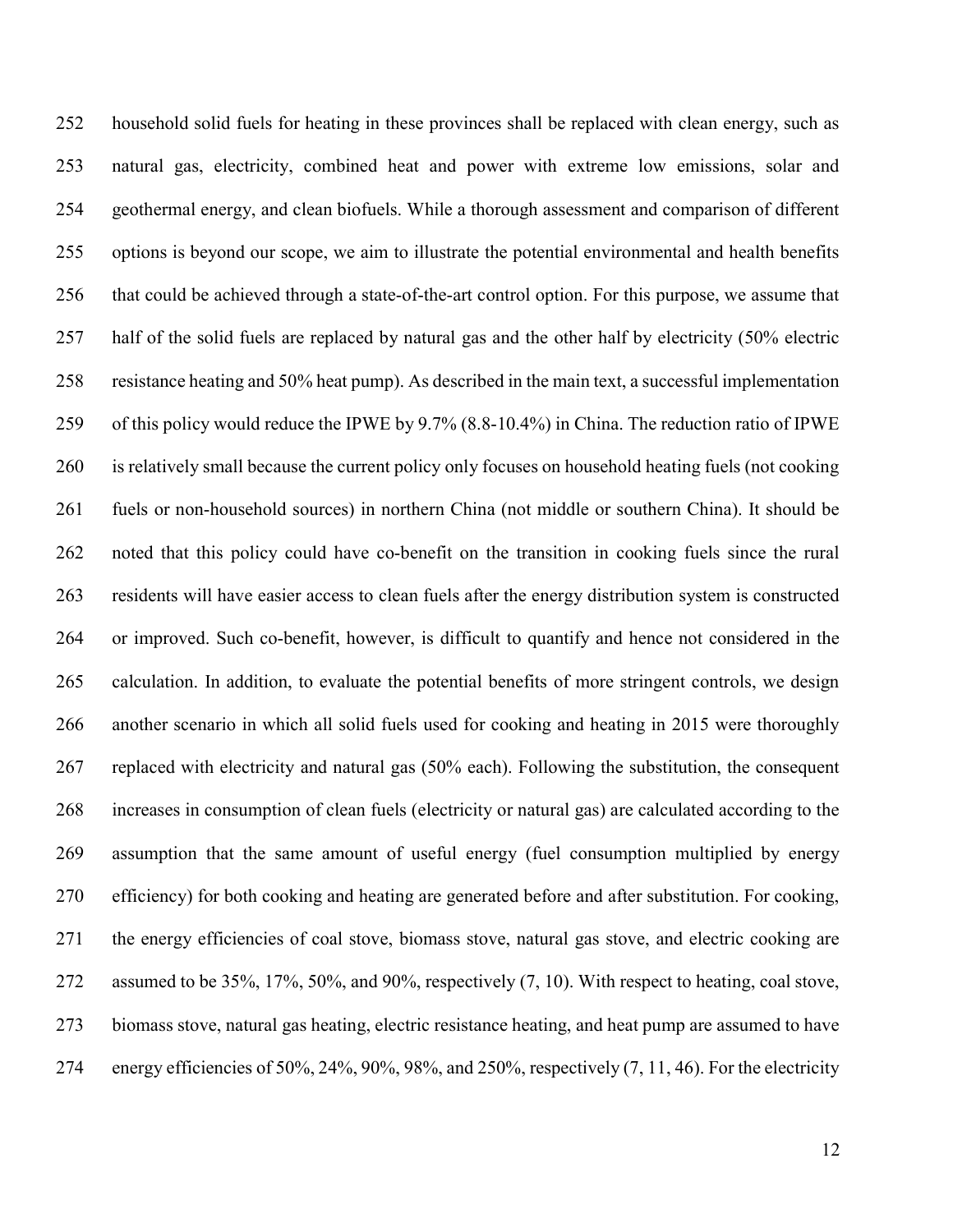275 substitution, we assume that the additional household electricity consumption in each province 276 was generated within the same province, considering a transmission loss of 6.6%, the average rate 277 in 2015 (47).

278 To compare the benefits of substitution by electricity or natural gas, we design two additional 279 scenarios in which all solid fuels used for cooking and heating in 2015 were thoroughly substituted 280 by electricity and natural gas, respectively. In these two scenarios, the fractional reductions in 281 IPWE compared to 2015 would be 63% (57-68%) and 62% (57%-67%), respectively. The 282 corresponding avoided premature deaths are 0.51 (0.40-0.64) million and 0.50 (0.39-0.64) million, 283 respectively. The benefits are very similar because the exposure increase due to additional 284 electricity or natural gas consumption  $(< 0.5 \mu g/m<sup>3</sup>)$  are much smaller than the exposure decrease 285 due to reduced solid fuels (60  $\mu$ g/m<sup>3</sup>). Therefore, the choice of natural gas or electricity should not 286 be determined based on the health benefit, but rather based on economic cost, availability of 287 resources, and feasibility of infrastructure construction, which merits further in-depth studies.

288 In the scenarios, the energy mix and shares of end-of-pipe control technologies of the added 289 power plants are assumed to be same as the existing units in 2015. To evaluate the impact of the 290 energy mix of the added power plants, we design a sensitivity scenario which assumes that all 291 added power plants were coal-fired units. In this case, the electricity substitution was estimated to 292 reduce 62% (57-67%) of the IPWE in 2015 and avoid 0.50 (0.39-0.64) million premature deaths, 293 very similar to our current estimations, i.e., 63% (57-68%) and 0.51 (0.40-0.64) million. The small 294 sensitivity of the environmental and health benefits to the energy mix is also explained by the fact 295 the PM<sub>2.5</sub> exposure increase due to additional power plants is much smaller than the PM<sub>2.5</sub> exposure 296 decrease due to the eliminated household solid fuels. Note that the environmental and health 297 benefits could diminish if the end-of-pipe control measures of the added power plants were not as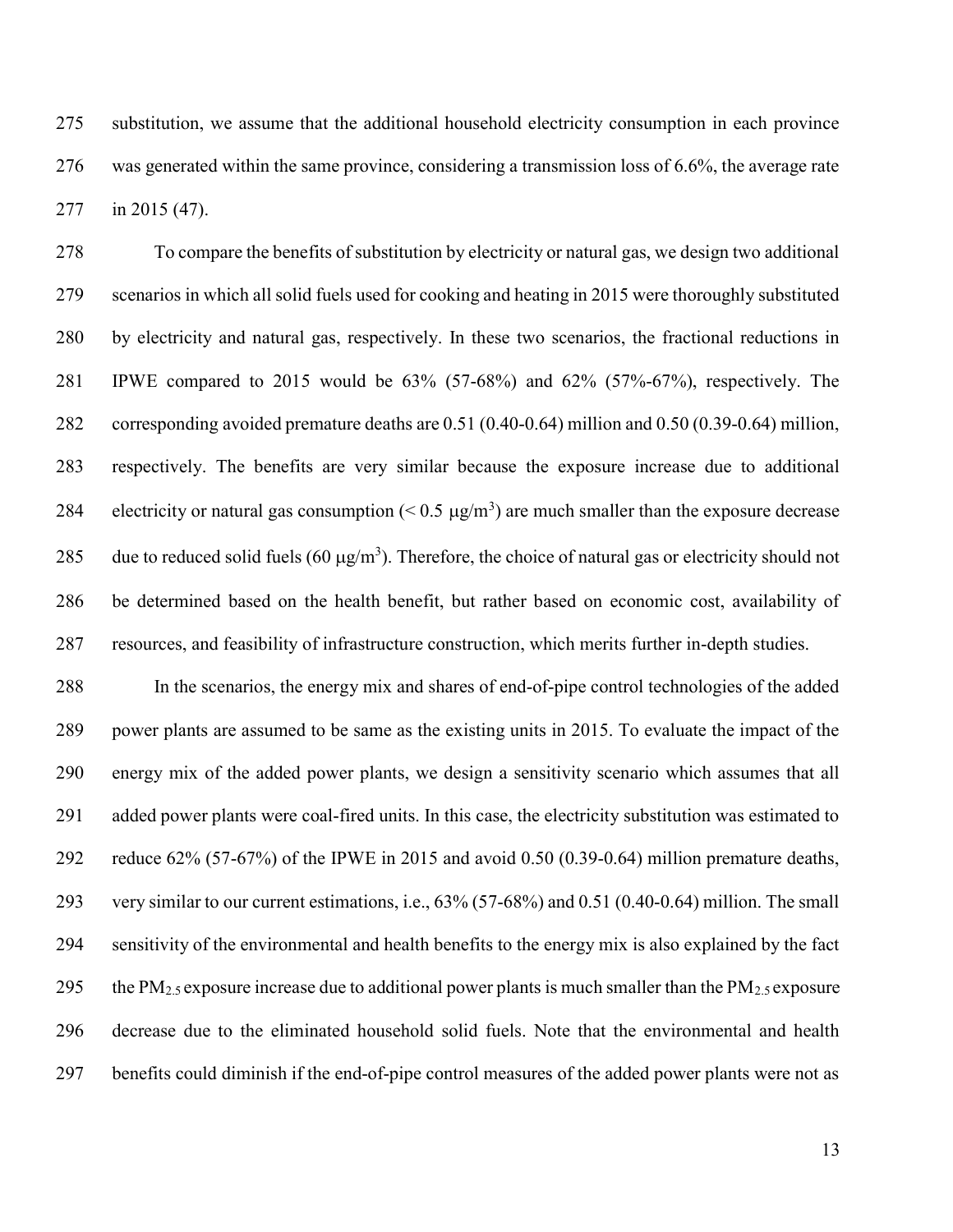298 stringent as they were in 2015. We suggest this is very unlikely to happen considering the stringent 299 emission standard for power plants in China.

# 300 8. Comparison with IPWE estimates using the HAP exposure levels from the

301 GBD study

302 The HAP exposure levels of solid-fuel users (i.e.,  $HAP_{i,k}$  in Eq. 2 in Methods) are subject to 303 relatively large uncertainties. In the GBD study (48), the parameters derived from in-situ 304 measurements and a prediction model over India were applied to the whole world. The Indian 305 average PM2.5 exposures among all solid fuel-using households (which include the contribution 306 from AAP) were estimated at 285 (95% confidence interval, 201-405)  $\mu$ g/m<sup>3</sup> for children, 337 307 (238-479)  $\mu$ g/m<sup>3</sup> for women and 204 (144-290)  $\mu$ g/m<sup>3</sup> for men (48). Applying these estimates (the 308 contribution from AAP was subtracted to be consistent with this study), we estimate an IPWE in 2005 of 191 (155-248)  $\mu$ g/m<sup>3</sup>, quite similar to the results of the current study (180 (146-219)  $g/m<sup>3</sup>$ ). Also, applying the estimates of GBD (48), household fuels are calculated to lead to a 311 reduction of 77 (50-119)  $\mu$ g/m<sup>3</sup> in IPWE from 2005 to 2015, representing 91% (87-94%) of the 312 total IPWE reduction, which is also similar to the estimates in the current study (76  $\mu$ g/m<sup>3</sup> and 313 90%).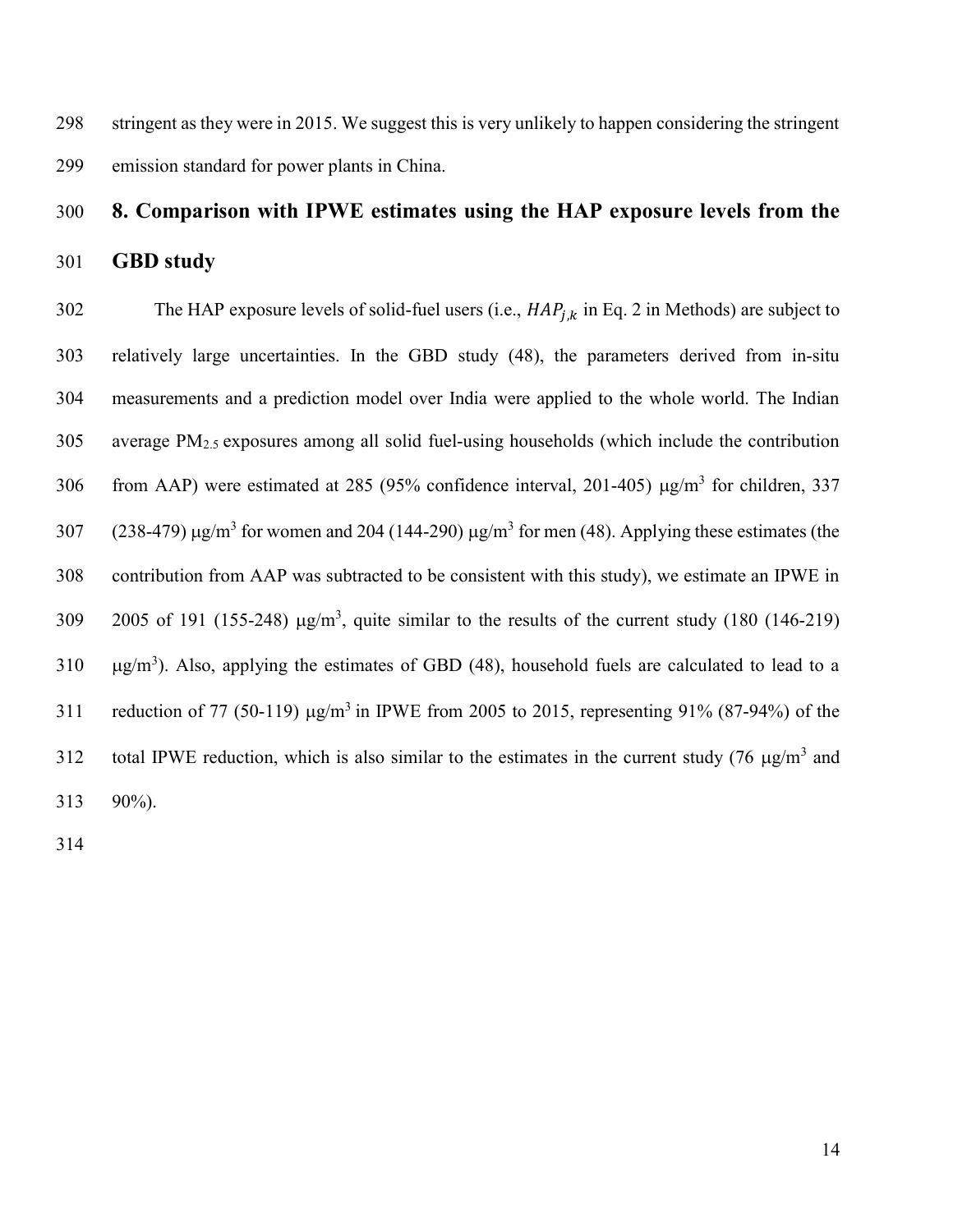#### 315 References

- 316 1. Zhao B, et al. (2013) NOx emissions in China: historical trends and future perspectives. 317 Atmos Chem Phys 13(19):9869-9897.
- 318 2. Wang SX, et al. (2014) Emission trends and mitigation options for air pollutants in East 319 Asia. Atmos Chem Phys 14(13):6571-6603.
- 320 3. Zhao B, et al. (2013) Impact of national NOx and SO2 control policies on particulate matter 321 pollution in China. Atmos Environ 77:453-463.
- 322 4. Cai SY, et al. (2017) The impact of the "Air Pollution Prevention and Control Action Plan" 323 on PM2.5 concentrations in Jing-Jin-Ji region during 2012-2020. Sci Total Environ 324 580:197-209.
- 325 5. Fu X, et al. (2017) Increasing Ammonia Concentrations Reduce the Effectiveness of 326 Particle Pollution Control Achieved via SO2 and NOX Emissions Reduction in East China. 327 Environmental Science & Technology Letters 4(6):221-227.
- 328 6. National Bureau of Statistics (NBS) (2016) China Energy Statistical Yearbook 2016 329 (China Statistics Press, Beijing).
- 330 7. Tsinghua University Building Energy Research Center (Tsinghua-BERC) (2009) 2009 331 Annual Report on China Building Energy Efficiency (China Architecture & Building Press, 332 Beijing).
- 333 8. Tsinghua University Building Energy Research Center (Tsinghua-BERC) (2013) 2013 334 *Annual Report on China Building Energy Efficiency* (China Architecture & Building Press, 335 Beijing).
- 336 9. Tsinghua University Building Energy Research Center (Tsinghua-BERC) (2015) 2015 337 Annual Report on China Building Energy Efficiency (China Architecture & Building Press, 338 Beijing).
- 339 10. Tsinghua University Building Energy Research Center (Tsinghua-BERC) (2016) 2016 340 Annual Report on China Building Energy Efficiency (China Architecture & Building Press, 341 Beijing).
- 342 11. Tsinghua University Building Energy Research Center (Tsinghua-BERC) (2017) 2017 343 Annual Report on China Building Energy Efficiency (China Architecture & Building Press, 344 Beijing).
- 345 12. Tao S, et al. (2018) Quantifying the rural residential energy transition in China from 1992 346 to 2012 through a representative national survey. Nature Energy.
- 347 13. National Bureau of Statistics (NBS) (2008) China Energy Statistical Yearbook 2008 348 (China Statistics Press, Beijing).
- 349 14. International Energy Agency (2017) Country-specific Energy statistics, available at 350 https://www.iea.org/statistics/statisticssearch/.
- 351 15. Zhao B, et al. (2016) Quantifying the effect of organic aerosol aging and intermediate-352 volatility emissions on regional-scale aerosol pollution in China. Sci Rep-Uk 6:28815.
- 353 16. Zhao B, et al. (2017) A modeling study of the nonlinear response of fine particles to air 354 pollutant emissions in the Beijing-Tianjin-Hebei region. Atmos Chem Phys 17:12031- 355 12050.
- 356 17. Emery C, Tai E, & Yarwood G (2001) Enhanced meteorological modeling and 357 performance evaluation for two texas episodes. Report to the Texas Natural Resources 358 Conservation Commission. (ENVIRON, International Corp, Novato, CA).
- 359 18. Heald CL (2010) GEOS-Chem Aerosol Optics, available at 360 http://www.atmos.colostate.edu/~heald/docs/GEOS Chem optics description.pdf.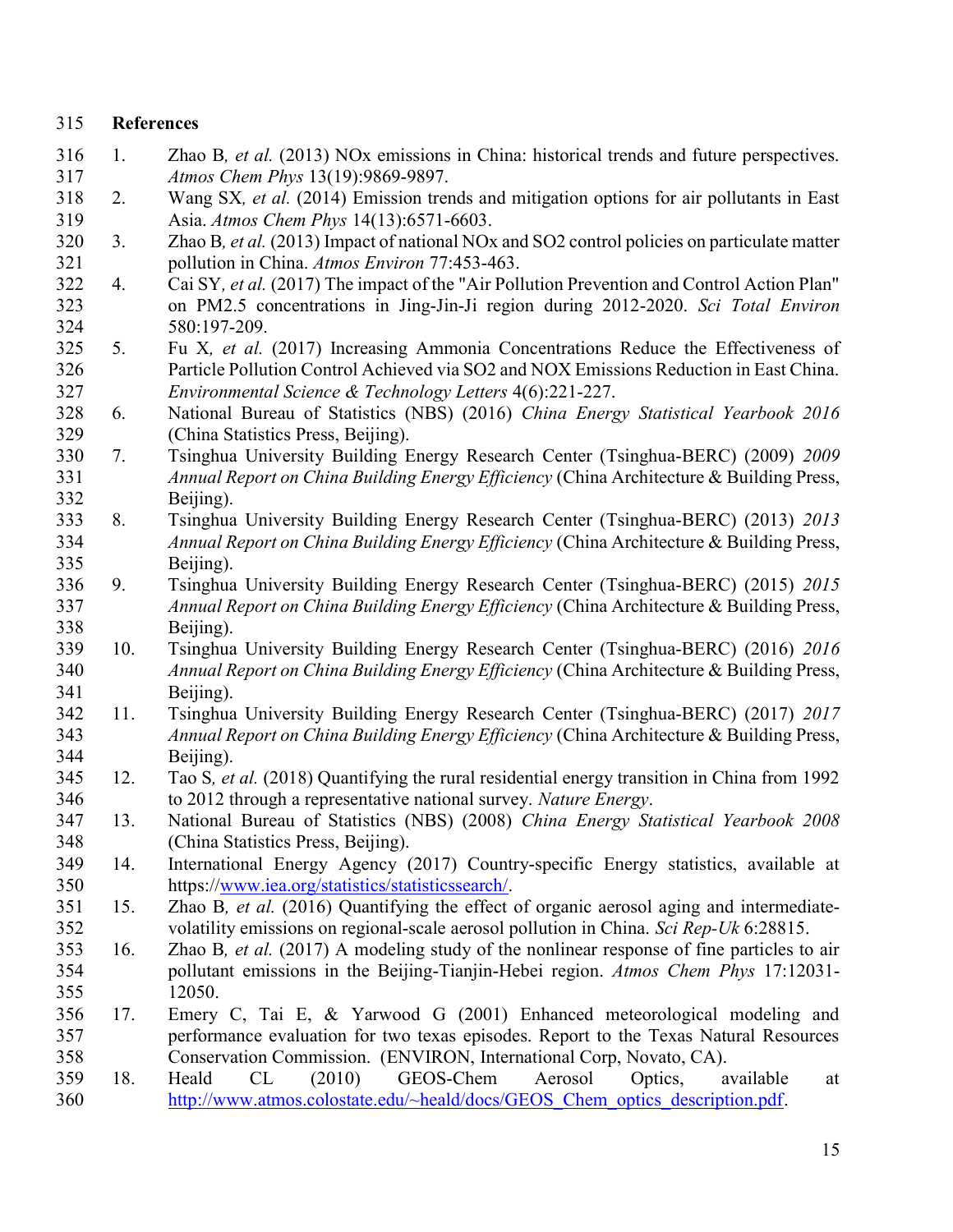361 19. Martin R & Heald CL (2010) Aerosol optical properties update for GEOS-Chem v8-03- 362 01, available at http://wiki.seas.harvard.edu/geos-363 chem/index.php/Aerosol optical properties. 364 20. Zhang Y, et al. (2016) Application of WRF/Chem over East Asia: Part I. Model evaluation 365 and intercomparison with MM5/CMAQ. Atmos Environ 124:285-300. 366 21. Zhao B, et al. (2017) Enhanced PM2.5 pollution in China due to aerosol-cloud interactions. 367 Sci Rep-Uk 7:4453. 368 22. Yu S, Eder B, Dennis R, Chu SH, & Schwartz SE (2006) New unbiased symmetric metrics 369 for evaluation of air quality models. Atmospheric Science Letters 7(1):26-34. 370 23. Boylan JW & Russell AG (2006) PM and light extinction model performance metrics, 371 goals, and criteria for three-dimensional air quality models. Atmos Environ 40:4946-4959. 372 24. Liu X-H, et al. (2010) Understanding of regional air pollution over China using CMAQ, 373 part I performance evaluation and seasonal variation. Atmos Environ 44(20):2415-2426. 374 25. Wang SX, et al. (2011) Verification of anthropogenic emissions of China by satellite and 375 ground observations. Atmos Environ 45(35):6347-6358. 376 26. Zhao B, et al. (2013) Environmental effects of the recent emission changes in China: 377 implications for particulate matter pollution and soil acidification. *Environ Res Lett* 378 8(2):024031. 379 27. Shen HZ, et al. (2013) Global Atmospheric Emissions of Polycyclic Aromatic 380 Hydrocarbons from 1960 to 2008 and Future Predictions. Environ Sci Technol 381 47(12):6415-6424. 382 28. Shen HZ, et al. (2017) Urbanization-induced population migration has reduced ambient 383 PM2.5 concentrations in China. Sci Adv 3(7). 384 29. Aunan K, Ma Q, Lund MT, & Wang SX (2018) Population-weighted exposure to PM2.5 385 pollution in China: An integrated approach. Environ Int 120:111-120. 386 30. Cohen AJ, et al. (2017) Estimates and 25-year trends of the global burden of disease 387 attributable to ambient air pollution: an analysis of data from the Global Burden of Diseases 388 Study 2015. Lancet 389(10082):1907-1918. 389 31. Lelieveld J, Evans JS, Fnais M, Giannadaki D, & Pozzer A (2015) The contribution of 390 outdoor air pollution sources to premature mortality on a global scale. Nature 391 525(7569):367-+. 392 32. GBD MAPS Working Group (2018) Burden of Disease Attributable to Major Air Pollution 393 Sources in India (Special Report 21). (Health Effects Institute, Boston, Massachusetts, 394 USA). 395 33. Wang SX, Wei W, Li D, Aunan K, & Hao JM (2010) Air pollutants in rural homes in 396 Guizhou, China - Concentrations, speciation, and size distribution. Atmos Environ 397 44(36):4575-4581. 398 34. Chen RJ, et al. (2015) Cardiopulmonary Benefits of Reducing Indoor Particles of Outdoor 399 Origin. J Am Coll Cardiol 65(21):2279-2287. 400 35. Meng OY, et al. (2005) Influence of ambient (outdoor) sources on residential indoor and 401 personal PM2.5 concentrations: Analyses of RIOPA data. Journal Of Exposure Analysis 402 And Environmental Epidemiology 15(1):17-28. 403 36. Guo H, et al. (2010) Characterization of particle number concentrations and PM2.5 in a 404 school: influence of outdoor air pollution on indoor air. Environ Sci Pollut R 17(6):1268- 405 1278.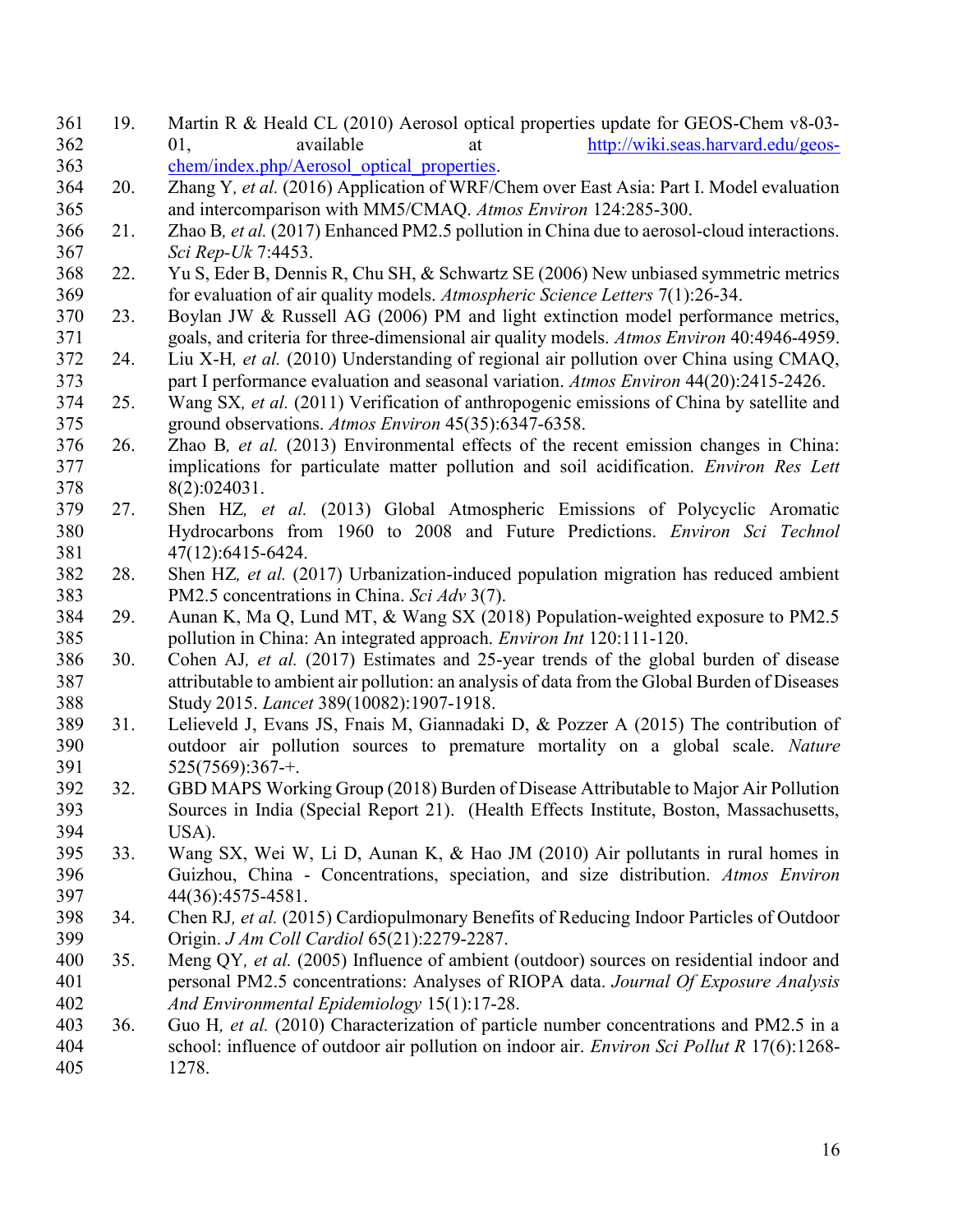- 406 37. Zhou ZH, et al. (2016) Indoor PM2.5 concentrations in residential buildings during a 407 severely polluted winter: A case study in Tianjin, China. Renew Sust Energ Rev 64:372- 408 381.
- 409 38. Qi M, et al. (2017) Exposure and health impact evaluation based on simultaneous 410 measurement of indoor and ambient PM2.5 in Haidian, Beijing. Environ Pollut 220:704- 411 712.
- 412 39. National Bureau of Statistics (NBS) (2012) Tabulation of the 2010 Population Census of 413 the People's Republic of China (China Statistics Press, Beijing).
- 414 40. ACMR (2015) China 2010 County Population Census Data with GIS Maps, available at 415 https://chinadatacenter.org/Data/Services.aspx. (All China Marketing Research Co. Ltd).
- 416 41. The World Bank (2013) China: Accelerating Household Access to Clean Cooking and 417 Heating, available at https://openknowledge.worldbank.org/handle/10986/16662. (The 418 World Bank Group Asia Sustainable and Alternative Energy Program, Washington, DC, 419 USA).
- 420 42. Tuomisto JT, Wilson A, Evans JS, & Tainio M (2008) Uncertainty in mortality response 421 to airborne fine particulate matter: Combining European air pollution experts. Reliability 422 Engineering & System Safety 93(5):732-744.
- 423 43. Chen Y, et al. (2018) Estimating household air pollution exposures and health impacts 424 from space heating in rural China. Environ Int 119:117-124.
- 425 44. Ministry of Environmental Protection of China (2017) Work plan for air pollution control 426 in Beijing-Tianjin-Hebei and its surrounding areas in 2017, available at 427 http://dqhj.mep.gov.cn/dtxx/201703/t20170323\_408663.shtml. (Beijing, China).
- 428 45. National Development and Reform Commission of China (2017) Work plan for clean 429 heating in winter in northern China (2017-2021), available at 430 http://www.gov.cn/xinwen/2017-12/20/content 5248855.htm. (Beijing, China).
- 431 46. Li Q, et al. (2016) Improving the Energy Efficiency of Stoves To Reduce Pollutant 432 Emissions from Household Solid Fuel Combustion in China. Environmental Science & 433 Technology Letters 3(10):369-374.
- 434 47. China Electric Power Yearbook Committee (2017) China Electric Power Yearbook 2016 435 (China Electric Power Press, Beijing, China).
- 436 48. Smith KR, et al. (2014) Millions Dead: How Do We Know and What Does It Mean? 437 Methods Used in the Comparative Risk Assessment of Household Air Pollution. Annual 438 Review of Public Health, Vol 35, Annual Review of Public Health, ed Fielding JE), Vol 439 35, pp 185-206.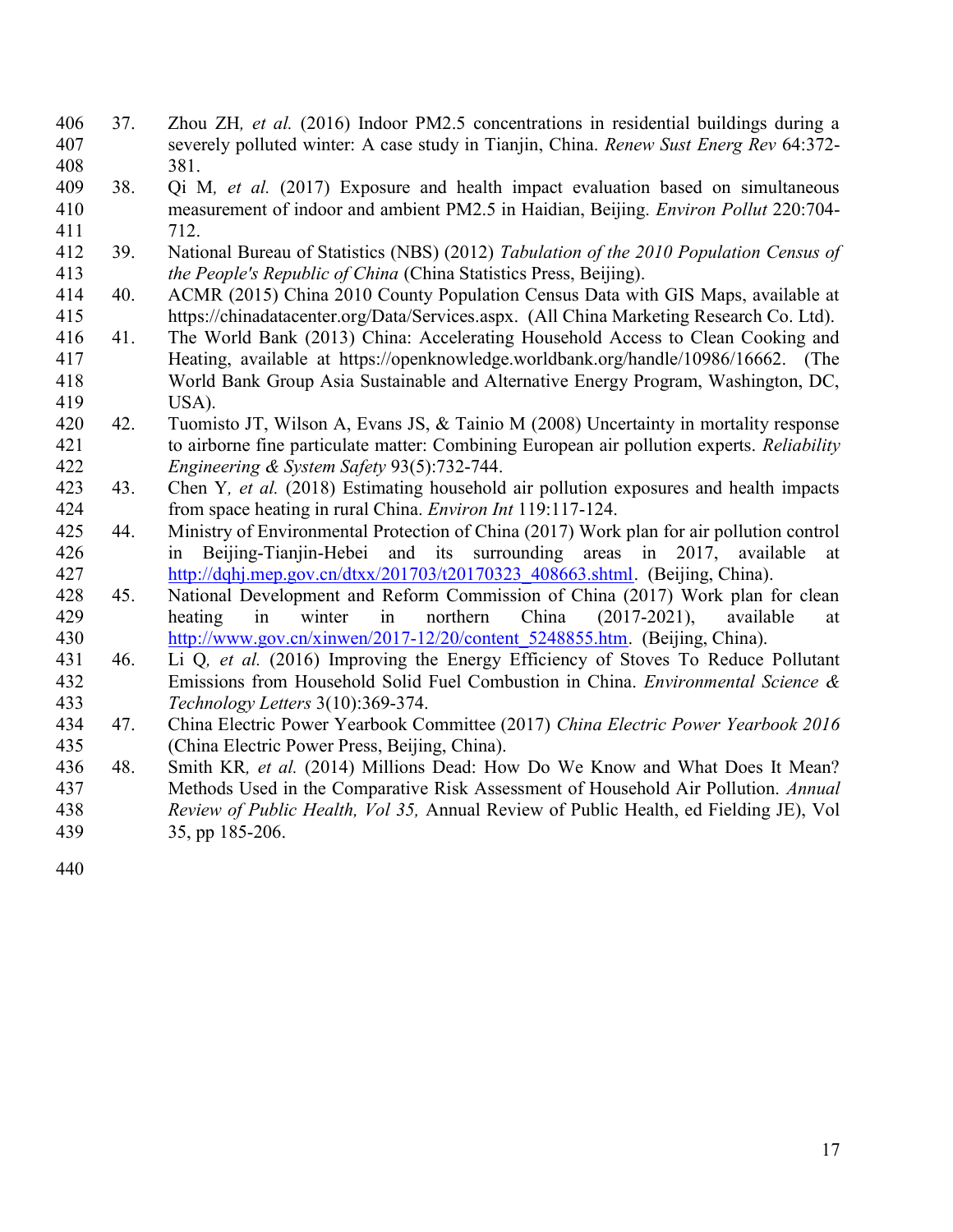

443 Figure S1. Household coal and biomass consumption from different nationwide statistics and 444 surveys. The data sources are described in SI Appendix Section 1. The values of "best estimate in 445 this study" in (b) are derived by taking the average of the data from the Ministry of Agriculture 446 and Tsinghua-BERC, which are bottom-up statistical or survey data compiled by local institutes.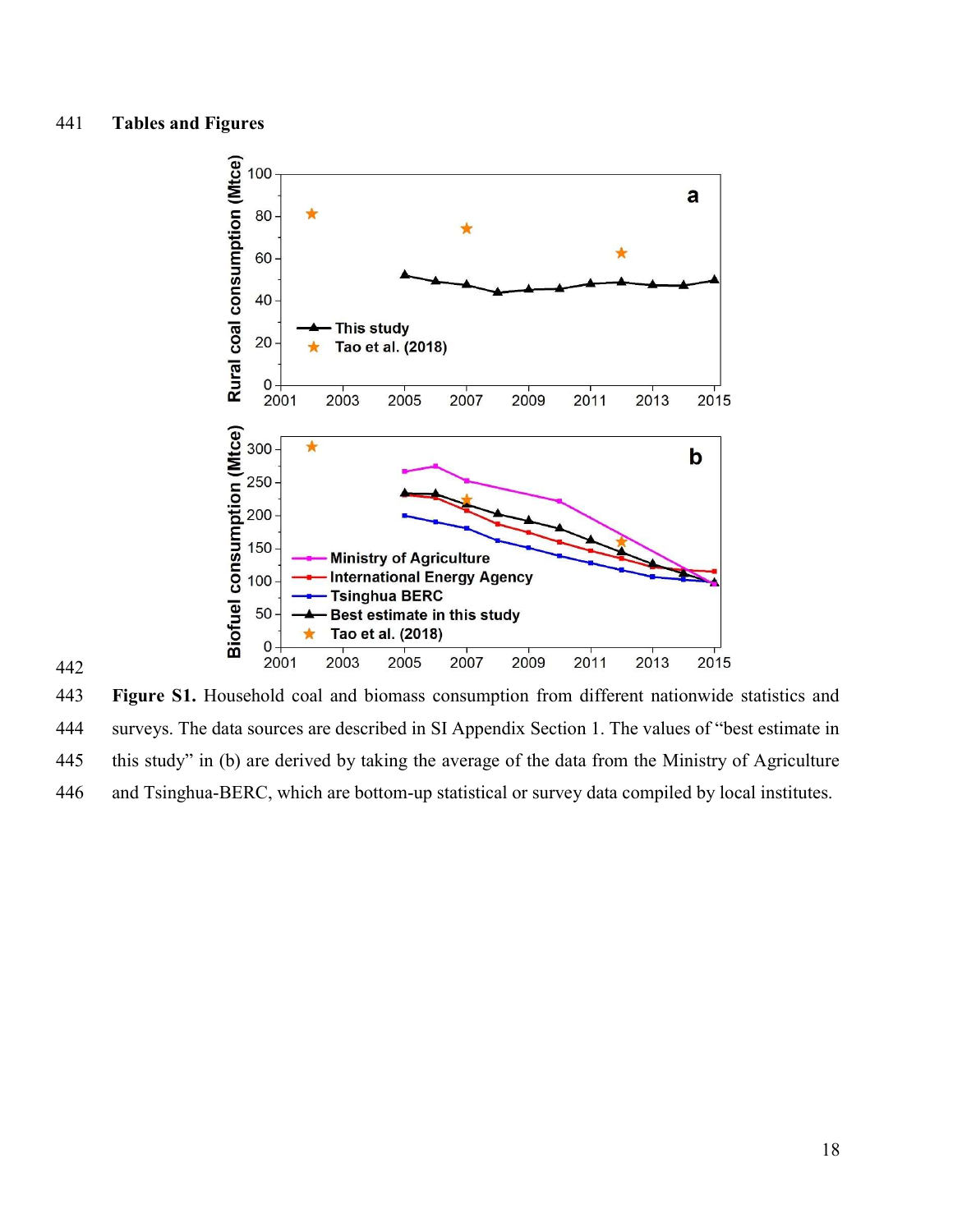

448 Figure S2. Modeling domain used in this study. The inner black box denotes the Eastern and 449 Central China (ECC), which covers most of the populous areas in China characterized by 450 substantial anthropogenic emissions and high ambient PM<sub>2.5</sub> concentrations. The colors represent 451 ambient PM2.5 concentrations in 2005, which are the same as Fig. 1c.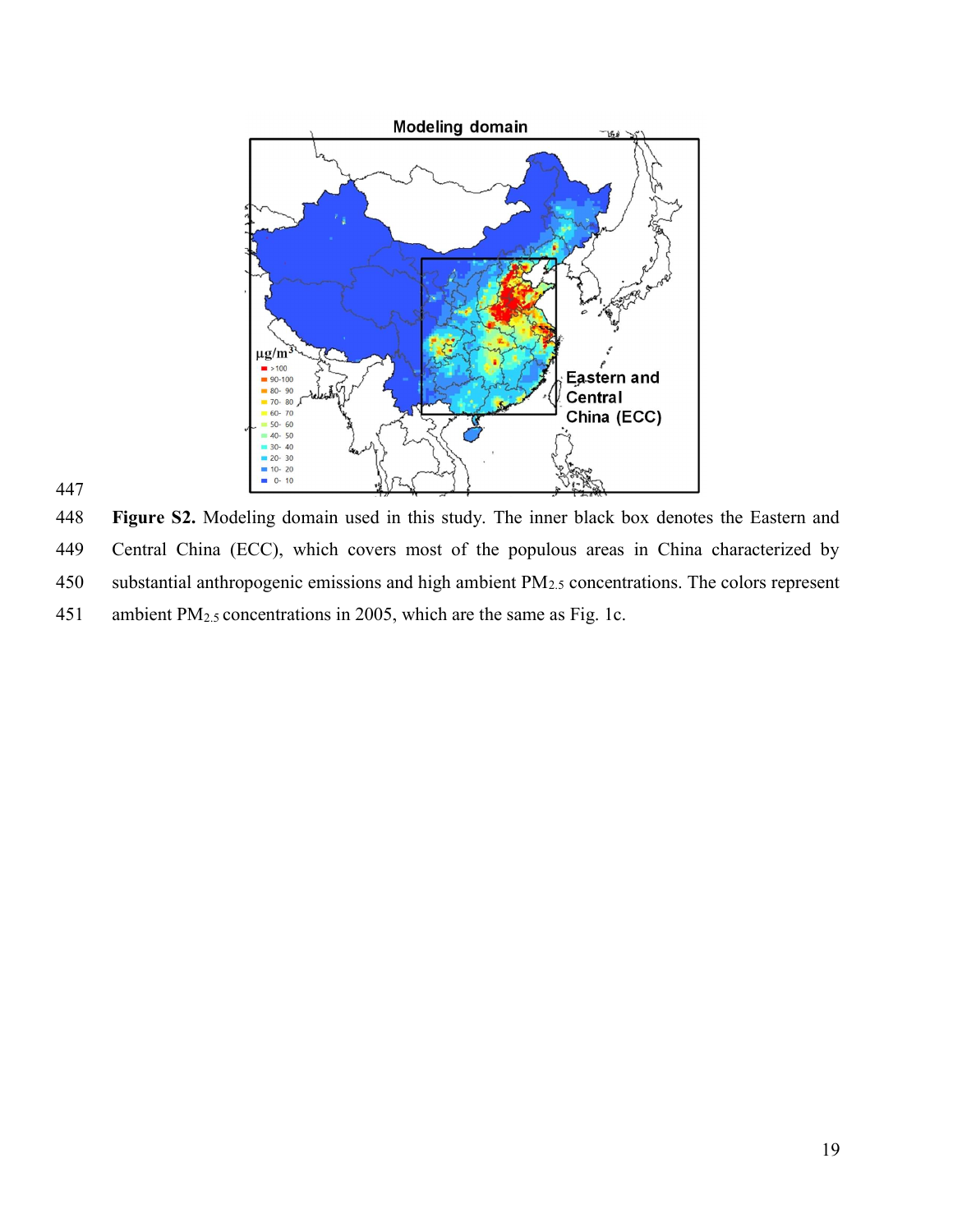

452 Figure S3. Share of major cooking fuels among urban and rural populations by province in 2005 453 and 2015: a, urban, 2005; b, rural, 2005; c, urban, 2010; d, rural, 2010; e, urban, 2015; f, rural, 454 2015. "Clean" refers to electricity and gaseous fuels (natural gas, liquified petroleum gas, coal gas, 455 and biogas).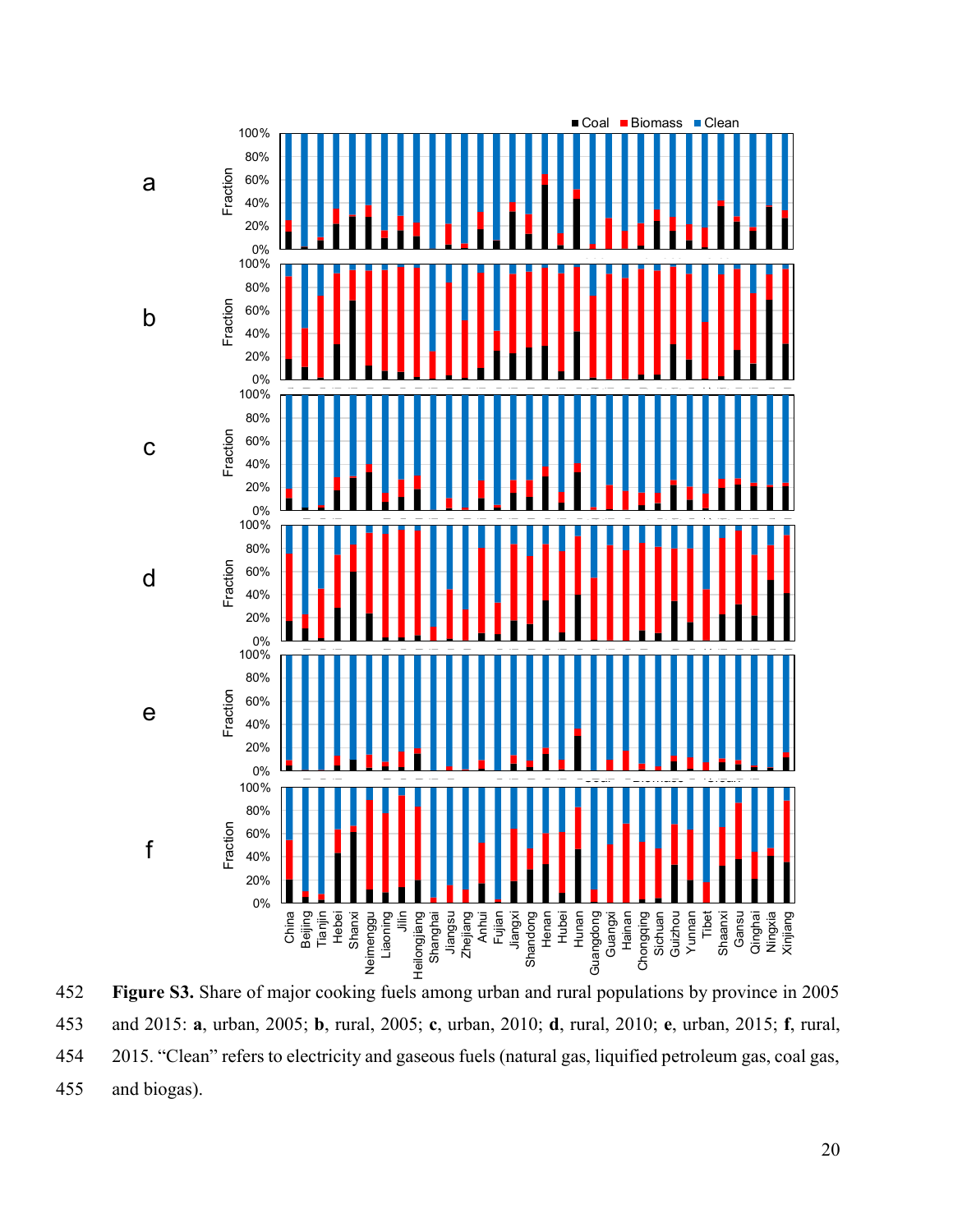

456 Figure S4. Contribution of individual sources to IPWE among urban  $(a, b)$ , rural  $(c, d)$ , and all  $(e, d)$ f) populations in 2005 (a, c, e) and 2015 (b, d, f).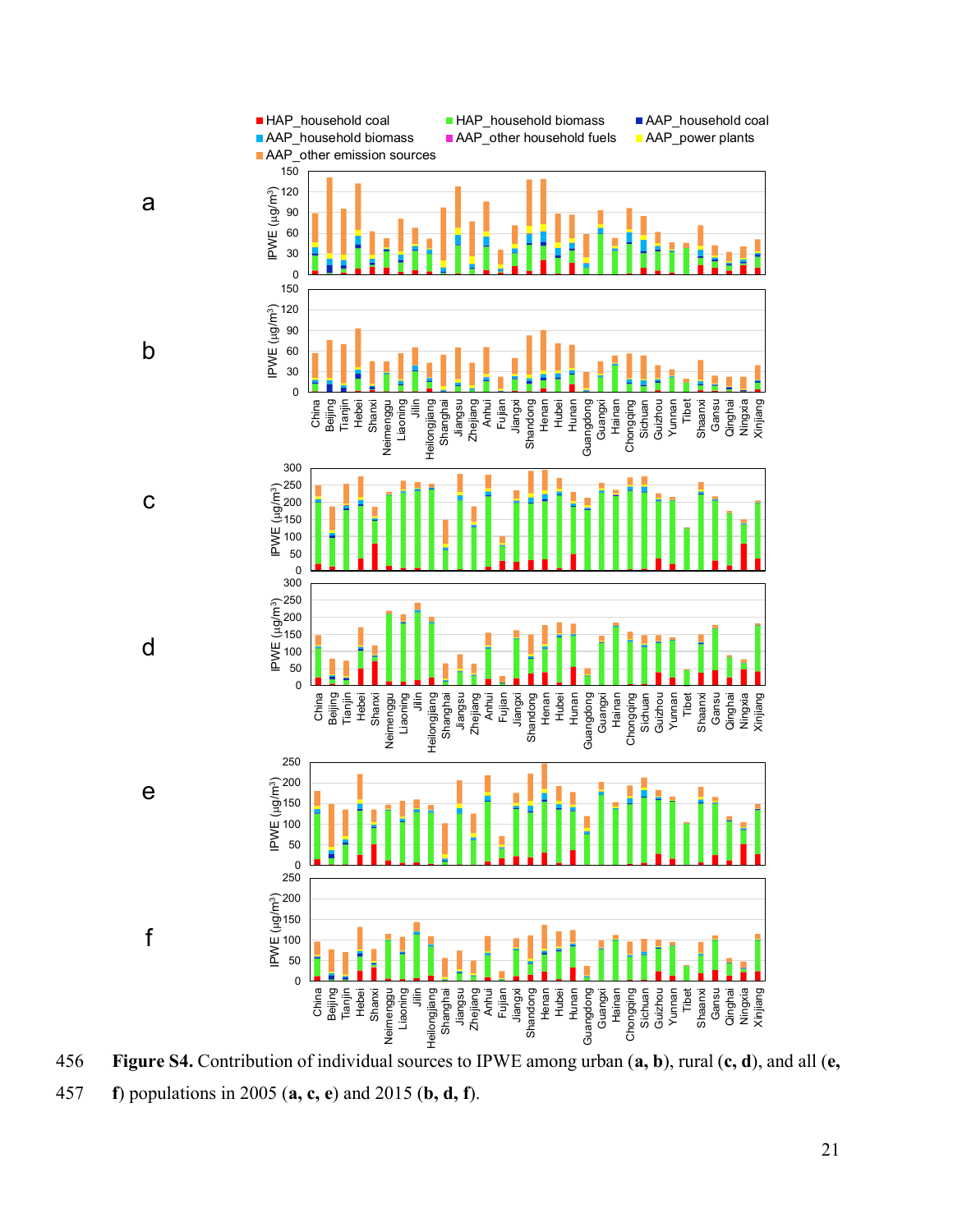458 Table S1. Emissions of major air pollutants by sector in China during 2005-2015 (kt).

459 (a) SO<sup>2</sup>

|                          | 2005  | 2006  | 2007  | 2008  | 2009  | 2010  | 2011  | 2012  | 2013  | 2014  | 2015  |
|--------------------------|-------|-------|-------|-------|-------|-------|-------|-------|-------|-------|-------|
| Power plants             | 15414 | 13703 | 11562 | 8446  | 6546  | 6272  | 6919  | 6914  | 6223  | 4886  | 4578  |
| Industrial combustion    | 6580  | 7099  | 7508  | 8819  | 9266  | 9482  | 9728  | 9683  | 6997  | 4595  | 5439  |
| Industrial process       | 4599  | 5090  | 5529  | 5184  | 5359  | 6216  | 6174  | 5993  | 6565  | 5625  | 3735  |
| Cement                   | 1246  | 1357  | 1404  | 1218  | 1120  | 1326  | 1433  | 1540  | 1704  | 1131  | 927   |
| <b>Steel</b>             | 1222  | 1431  | 1744  | 1830  | 2002  | 2515  | 2278  | 2062  | 2286  | 1742  | 768   |
| Residential & commercial | 2403  | 2352  | 2289  | 2763  | 2977  | 3123  | 3390  | 3569  | 3379  | 3438  | 3598  |
| Household coal           | 1269  | 1205  | 1173  | 1143  | 1159  | 1199  | 1245  | 1232  | 1099  | 1096  | 1128  |
| Household biomass        | 82    | 82    | 76    | 71    | 67    | 63    | 57    | 51    | 44    | 39    | 34    |
| Other household fuels    | 15    | 15    | 18    | 19    | 20    | 22    | 23    | 26    | 23    | 24    | 25    |
| Transportation           | 499   | 484   | 469   | 460   | 443   | 434   | 381   | 321   | 268   | 224   | 167   |
| On-road                  | 272   | 243   | 215   | 186   | 158   | 130   | 108   | 86    | 64    | 42    | 20    |
| Off-road                 | 228   | 241   | 254   | 274   | 285   | 304   | 273   | 236   | 204   | 181   | 146   |
| Biomass open burning     | 84    | 86    | 84    | 87    | 85    | 86    | 88    | 91    | 90    | 91    | 86    |
| Total                    | 29579 | 28814 | 27441 | 25759 | 24677 | 25613 | 26679 | 26571 | 23522 | 18859 | 17603 |

460

## 461 (b)  $NO_x$

|                          | 2005  | 2006  | 2007  | 2008  | 2009  | 2010  | 2011  | 2012  | 2013  | 2014  | 2015  |
|--------------------------|-------|-------|-------|-------|-------|-------|-------|-------|-------|-------|-------|
| Power plants             | 7180  | 7829  | 8405  | 8238  | 8036  | 8156  | 8330  | 8026  | 7960  | 5563  | 4020  |
| Industrial combustion    | 3133  | 3445  | 3673  | 4073  | 4195  | 4550  | 4484  | 4401  | 3372  | 2791  | 2312  |
| Industrial process       | 2752  | 3102  | 3507  | 3857  | 4444  | 5043  | 5247  | 5446  | 5960  | 5038  | 4702  |
| Cement                   | 1088  | 1282  | 1506  | 1673  | 2001  | 2358  | 2519  | 2676  | 2922  | 2163  | 1934  |
| <b>Steel</b>             | 274   | 324   | 399   | 423   | 466   | 592   | 563   | 535   | 546   | 603   | 555   |
| Residential & commercial | 966   | 948   | 892   | 933   | 945   | 943   | 965   | 959   | 882   | 851   | 852   |
| Household coal           | 199   | 184   | 175   | 166   | 167   | 172   | 179   | 175   | 159   | 154   | 157   |
| Household biomass        | 539   | 537   | 500   | 467   | 443   | 416   | 375   | 334   | 292   | 258   | 225   |
| Other household fuels    | 5     | 5     | 6     | 6     |       |       | 8     | 9     | 8     | 8     | 9     |
| Transportation           | 5940  | 6170  | 6546  | 6907  | 7763  | 8780  | 9255  | 9404  | 10162 | 10180 | 10204 |
| On-road                  | 4052  | 4177  | 4441  | 4666  | 5468  | 6382  | 6950  | 7268  | 7747  | 7793  | 7735  |
| Off-road                 | 1888  | 1992  | 2105  | 2241  | 2295  | 2398  | 2305  | 2136  | 2416  | 2387  | 2469  |
| Biomass open burning     | 493   | 502   | 489   | 506   | 499   | 503   | 516   | 529   | 527   | 530   | 502   |
| Total                    | 20463 | 21996 | 23512 | 24514 | 25883 | 27974 | 28797 | 28765 | 28863 | 24953 | 22591 |

462

## 463 (c) PM<sup>10</sup>

|                          | 2005 | 2006 | 2007 | 2008 | 2009 | 2010 | 2011 | 2012 | 2013 | 2014 | 2015 |
|--------------------------|------|------|------|------|------|------|------|------|------|------|------|
| Power plants             | 1951 | 1842 | 1709 | 1424 | 1253 | 1261 | 1275 | 1123 | 1114 | 1055 | 1084 |
| Industrial combustion    | 1518 | 1585 | 1586 | 1713 | 1692 | 1696 | 1791 | 1847 | 1292 | 1214 | 1337 |
| Industrial process       | 8454 | 8484 | 8217 | 7606 | 6921 | 6856 | 6977 | 7068 | 7344 | 5421 | 3940 |
| Cement                   | 4944 | 4718 | 4200 | 3358 | 2999 | 2796 | 2897 | 2980 | 2985 | 1990 | 1264 |
| Steel                    | 958  | 1077 | 1222 | 1190 | 1262 | 1350 | 1336 | 1320 | 1397 | 1277 | 1206 |
| Residential & commercial | 4615 | 4555 | 4282 | 4302 | 4243 | 4121 | 4067 | 3857 | 3577 | 3361 | 3253 |
| Household coal           | 666  | 618  | 586  | 556  | 560  | 576  | 599  | 586  | 532  | 518  | 527  |
| Household biomass        | 3362 | 3348 | 3120 | 2911 | 2760 | 2596 | 2337 | 2080 | 1822 | 1611 | 1402 |
| Other household fuels    | 6    | 7    | 8    | 8    | 9    | 10   | 10   | 11   | 10   | 11   | 11   |
| Transportation           | 756  | 738  | 756  | 754  | 802  | 829  | 790  | 720  | 697  | 642  | 578  |
| On-road                  | 443  | 410  | 411  | 405  | 458  | 502  | 492  | 462  | 454  | 416  | 375  |
| Off-road                 | 313  | 328  | 344  | 349  | 344  | 327  | 298  | 257  | 244  | 225  | 203  |
| Biomass open burning     | 1634 | 1664 | 1621 | 1677 | 1653 | 1666 | 1711 | 1756 | 1748 | 1758 | 1666 |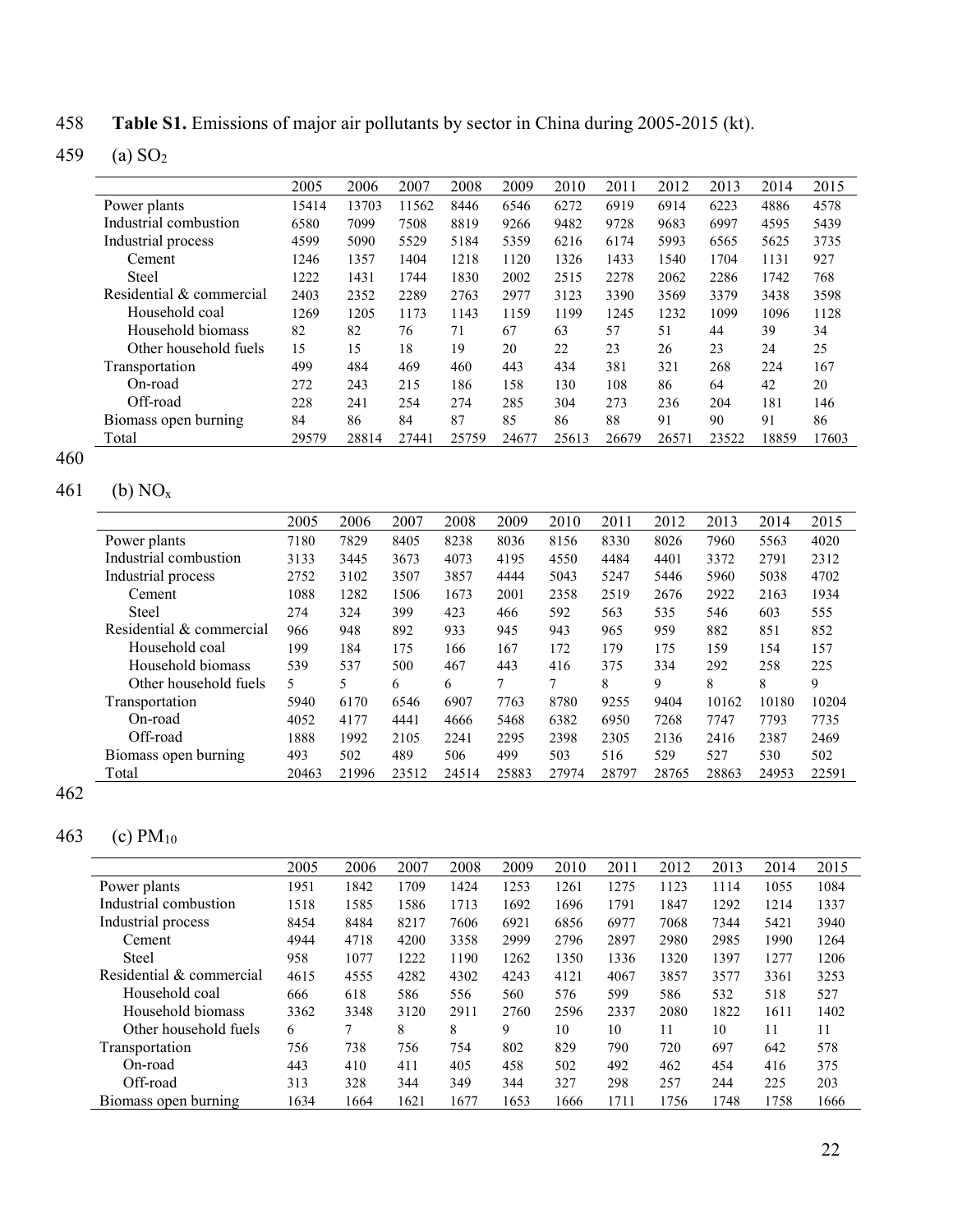| otal | 18927 | 18869 | 18171 | 17476 | 16563 | 16428 | 16611 | 16370 | 15773 | 13451 | 11859 |
|------|-------|-------|-------|-------|-------|-------|-------|-------|-------|-------|-------|
|      |       |       |       |       |       |       |       |       |       |       |       |

## 465 (d) PM2.5

|                          | 2005  | 2006  | 2007  | 2008  | 2009  | 2010  | 2011  | 2012  | 2013  | 2014 | 2015 |
|--------------------------|-------|-------|-------|-------|-------|-------|-------|-------|-------|------|------|
| Power plants             | 1177  | 1114  | 1040  | 872   | 767   | 767   | 769   | 693   | 664   | 628  | 648  |
| Industrial combustion    | 963   | 1018  | 1033  | 1131  | 1135  | 1160  | 1217  | 1274  | 870   | 807  | 888  |
| Industrial process       | 5185  | 5252  | 5146  | 4791  | 4335  | 4326  | 4444  | 4545  | 4712  | 3495 | 2506 |
| Cement                   | 3152  | 3008  | 2679  | 2143  | 1911  | 1777  | 1835  | 1881  | 1867  | 1168 | 698  |
| Steel                    | 724   | 811   | 918   | 892   | 941   | 999   | 985   | 969   | 1029  | 926  | 872  |
| Residential & commercial | 3992  | 3942  | 3690  | 3557  | 3447  | 3312  | 3141  | 2911  | 2624  | 2413 | 2252 |
| Household coal           | 518   | 481   | 456   | 432   | 435   | 448   | 466   | 456   | 414   | 403  | 410  |
| Household biomass        | 3257  | 3244  | 3022  | 2820  | 2674  | 2514  | 2264  | 2015  | 1765  | 1561 | 1358 |
| Other household fuels    | 6     | 7     | 8     | 8     | 9     | 10    | 10    | 11    | 10    | 11   | 11   |
| Transportation           | 695   | 700   | 716   | 714   | 760   | 761   | 748   | 682   | 660   | 608  | 548  |
| On-road                  | 399   | 389   | 390   | 383   | 434   | 451   | 466   | 438   | 430   | 394  | 355  |
| Off-road                 | 296   | 311   | 326   | 331   | 326   | 310   | 282   | 244   | 231   | 214  | 193  |
| Biomass open burning     | 1348  | 1372  | 1337  | 1383  | 1363  | 1374  | 1411  | 1448  | 1442  | 1450 | 1374 |
| Total                    | 13359 | 13398 | 12963 | 12449 | 11806 | 11701 | 11731 | 11553 | 10973 | 9401 | 8217 |

466

## 467 (e) BC

|                          | 2005 | 2006 | 2007 | 2008 | 2009 | 2010 | 2011 | 2012 | 2013 | 2014 | 2015 |
|--------------------------|------|------|------|------|------|------|------|------|------|------|------|
| Power plants             | 46   | 41   | 37   | 28   | 19   | 14   | 15   | 10   | 8    | 8    | 9    |
| Industrial combustion    | 157  | 164  | 165  | 179  | 176  | 176  | 181  | 186  | 123  | 108  | 118  |
| Industrial process       | 477  | 515  | 537  | 629  | 502  | 512  | 520  | 527  | 536  | 393  | 207  |
| Cement                   | 11   | 11   | 11   | 10   | 10   | 10   | 11   | 11   | 11   | 6    | 5    |
| <b>Steel</b>             | 20   | 23   | 27   | 26   | 30   | 32   | 33   | 35   | 38   | 38   | 37   |
| Residential & commercial | 871  | 851  | 798  | 770  | 752  | 732  | 710  | 667  | 603  | 563  | 537  |
| Household coal           | 259  | 240  | 228  | 216  | 218  | 224  | 233  | 228  | 207  | 201  | 205  |
| Household biomass        | 570  | 568  | 529  | 494  | 468  | 440  | 396  | 353  | 309  | 273  | 238  |
| Other household fuels    | 1    |      |      |      |      |      |      |      |      |      |      |
| Transportation           | 385  | 388  | 397  | 396  | 421  | 423  | 415  | 378  | 365  | 337  | 303  |
| On-road                  | 216  | 211  | 211  | 208  | 235  | 247  | 255  | 239  | 234  | 215  | 193  |
| Off-road                 | 169  | 177  | 186  | 188  | 186  | 177  | 161  | 139  | 132  | 122  | 110  |
| Biomass open burning     | 54   | 55   | 54   | 56   | 55   | 56   | 57   | 59   | 58   | 59   | 56   |
| Total                    | 1991 | 2014 | 1989 | 2058 | 1924 | 1913 | 1899 | 1827 | 1694 | 1467 | 1231 |

468

# 469 (f) OC

|                          | 2005           | 2006 | 2007           | 2008 | 2009 | 2010 | 2011 | 2012 | 2013 | 2014 | 2015 |
|--------------------------|----------------|------|----------------|------|------|------|------|------|------|------|------|
| Power plants             | 13             | 12   | 12             | 10   | 8    | 8    | 9    | 12   | 13   | 13   | 17   |
| Industrial combustion    | 38             | 40   | 41             | 43   | 43   | 47   | 47   | 48   | 34   | 31   | 33   |
| Industrial process       | 416            | 446  | 462            | 524  | 437  | 445  | 448  | 450  | 459  | 327  | 184  |
| Cement                   | 34             | 34   | 33             | 29   | 30   | 31   | 32   | 34   | 34   | 19   | 14   |
| Steel                    | 37             | 42   | 46             | 45   | 48   | 49   | 46   | 44   | 48   | 44   | 40   |
| Residential & commercial | 2009           | 1987 | 1856           | 1739 | 1662 | 1580 | 1452 | 1313 | 1158 | 1042 | 936  |
| Household coal           | 207            | 192  | 182            | 173  | 174  | 179  | 186  | 182  | 166  | 161  | 164  |
| Household biomass        | 1791           | 1784 | 1662           | 1551 | 1471 | 1383 | 1245 | 1108 | 971  | 858  | 747  |
| Other household fuels    | $\mathfrak{D}$ | 2    | $\mathfrak{D}$ | 3    | 3    |      | 3    | 3    | 3    | 3    |      |
| Transportation           | 130            | 131  | 134            | 134  | 142  | 142  | 140  | 128  | 124  | 114  | 103  |
| On-road                  |                | 75   | 75             | 74   | 84   | 86   | 89   | 84   | 83   | 75   | 68   |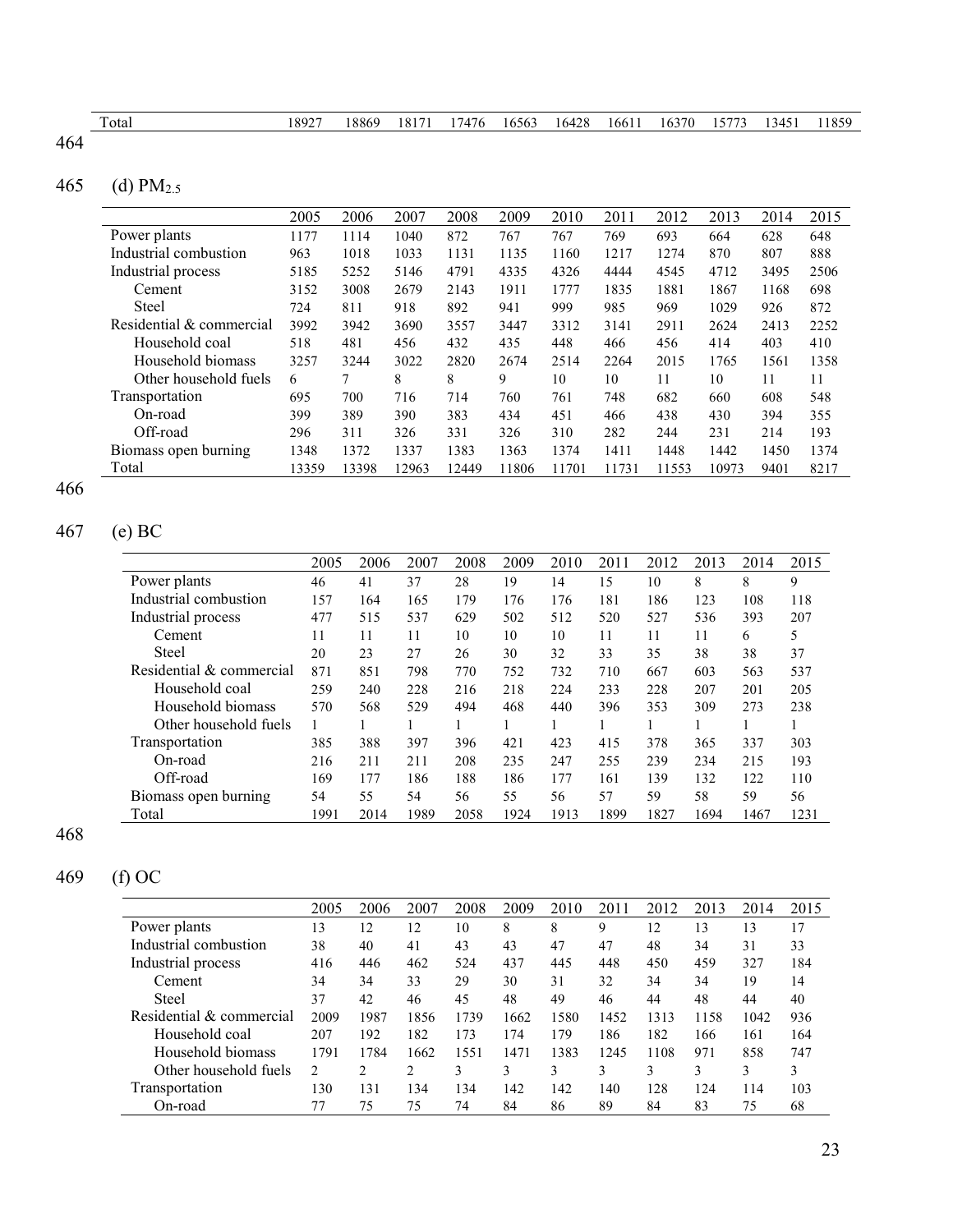| Off-road             |      |      | 59   | 60   | 59   | 56   |      | 44   | 42   | 38   |      |
|----------------------|------|------|------|------|------|------|------|------|------|------|------|
| Biomass open burning | 539  | 549  | 535  | 553  | 545  | 550  | 564  | 579  | 577  | 580  | 550  |
| Total                | 3145 | 3165 | 3039 | 3003 | 2838 | 2771 | 2661 | 2528 | 2365 | 2106 | 1823 |

## 471 (g) NMVOC

|                          | 2005  | 2006  | 2007  | 2008  | 2009  | 2010  | 2011  | 2012  | 2013  | 2014  | 2015  |
|--------------------------|-------|-------|-------|-------|-------|-------|-------|-------|-------|-------|-------|
| Industrial combustion    | 69    | 76    | 83    | 87    | 93    | 107   | 113   | 119   | 119   | 125   | 129   |
| Industrial process       | 4020  | 4629  | 5193  | 5434  | 5522  | 5912  | 6000  | 6054  | 7048  | 6858  | 6037  |
| Residential & commercial | 4628  | 4559  | 4204  | 4003  | 3845  | 3664  | 3421  | 3142  | 2798  | 2544  | 2344  |
| Household coal           | 476   | 441   | 419   | 397   | 400   | 411   | 428   | 419   | 380   | 369   | 375   |
| Household biomass        | 3913  | 3875  | 3540  | 3282  | 3091  | 2887  | 2578  | 2274  | 1974  | 1728  | 1489  |
| Other household fuels    | 40    | 41    | 46    | 46    | 47    | 48    | 54    | 55    | 48    | 47    | 52    |
| Transportation           | 5199  | 5454  | 5914  | 5888  | 5758  | 5403  | 5696  | 6027  | 6155  | 6403  | 6677  |
| On-road                  | 4359  | 4568  | 4987  | 4940  | 4807  | 4451  | 4764  | 5142  | 5286  | 5555  | 5843  |
| Off-road                 | 841   | 885   | 928   | 948   | 951   | 952   | 932   | 885   | 869   | 848   | 834   |
| Biomass open burning     | 1135  | 1156  | 1165  | 1148  | 1148  | 1157  | 1188  | 1219  | 1214  | 1147  | 1030  |
| Solvent use              | 3697  | 4349  | 4935  | 5219  | 6249  | 7480  | 7818  | 8155  | 8155  | 8599  | 9043  |
| Other sources            | 193   | 207   | 228   | 255   | 255   | 256   | 307   | 358   | 387   | 394   | 432   |
| Total                    | 18941 | 20428 | 21722 | 22034 | 22870 | 23979 | 24543 | 25075 | 25877 | 26070 | 25692 |

#### 472

## 473 (h) NH<sup>3</sup>

|                        | 2005  | 2006  | 2007 | 2008 | 2009  | 2010  | 2011  | 2012  | 2013  | 2014  | 2015  |
|------------------------|-------|-------|------|------|-------|-------|-------|-------|-------|-------|-------|
| Livestock              | 5882  | 5981  | 4981 | 5194 | 5405  | 5538  | 5508  | 5717  | 5803  | 5928  | 5657  |
| fertilizer application | 3682  | 3772  | 3746 | 3728 | 3800  | 3826  | 3852  | 3871  | 3843  | 3815  | 3769  |
| Industrial process     | 239   | 247   | 266  | 272  | 282   | 275   | 270   | 301   | 302   | 288   | 308   |
| Other sources          | 621   | 618   | 617  | 624  | 635   | 642   | 657   | 666   | 680   | 684   | 698   |
| Total                  | 10425 | 10618 | 9610 | 9819 | 10122 | 10281 | 10287 | 10555 | 10627 | 10714 | 10432 |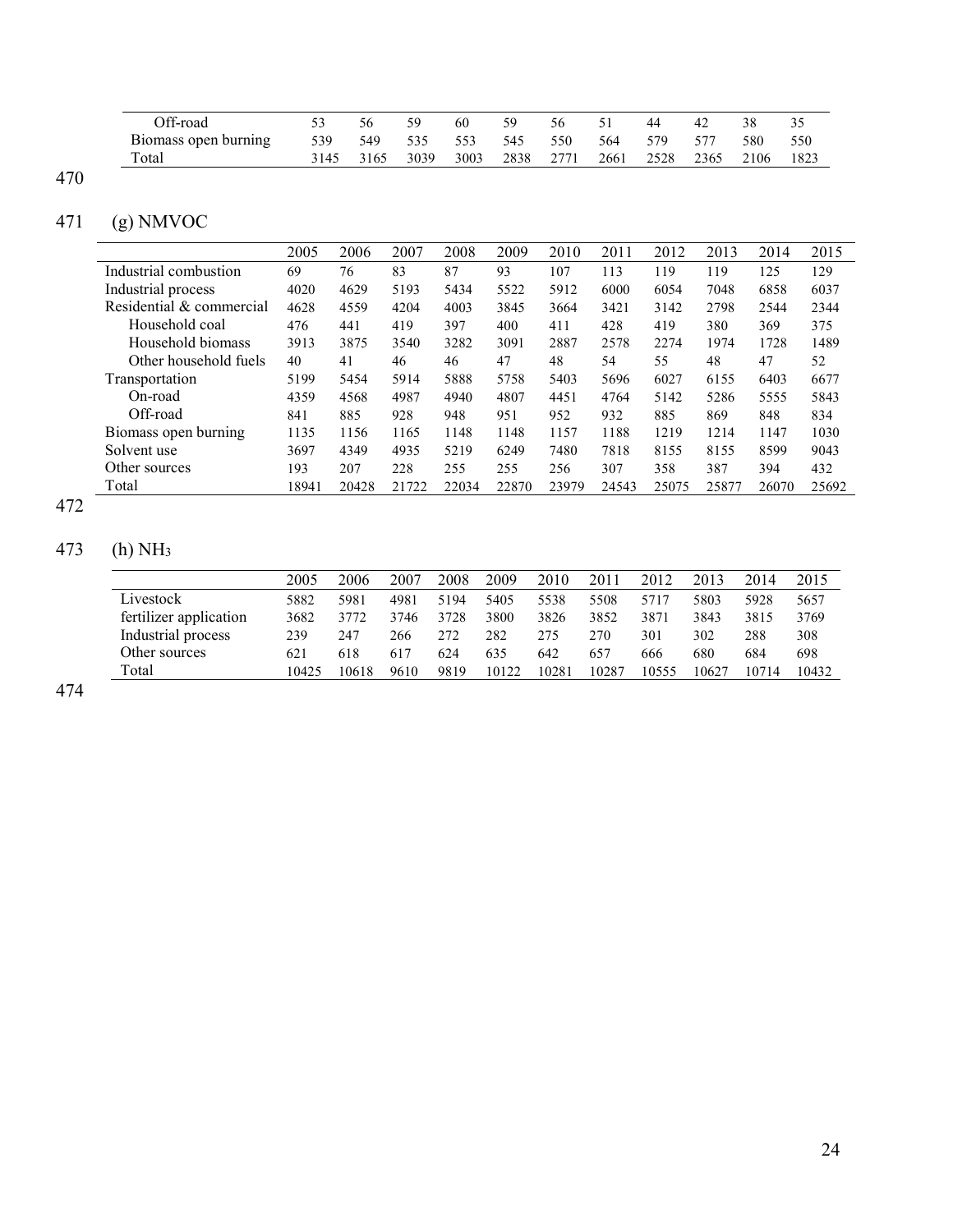|            |                    |                    |            | Wind speed |             |            |                    |                    | Temperature |          |             |             |                    |                    |                   | Humidity      |             |            |
|------------|--------------------|--------------------|------------|------------|-------------|------------|--------------------|--------------------|-------------|----------|-------------|-------------|--------------------|--------------------|-------------------|---------------|-------------|------------|
|            | Mean<br><b>OBS</b> | Mean<br><b>SIM</b> | MB         | GE         | <b>RMSE</b> | <b>IOA</b> | Mean<br><b>OBS</b> | Mean<br><b>SIM</b> | MB          | GE       | <b>RMSE</b> | <b>IOA</b>  | Mean<br><b>OBS</b> | Mean<br><b>SIM</b> | <b>MB</b>         | <b>GE</b>     | <b>RMSE</b> | <b>IOA</b> |
| Unit       | m/s                | m/s                | m/s        | m/s        | m/s         |            | K                  | K                  | K           | K        | K           |             | g/kg               | g/kg               | g/kg              | g/kg          | g/kg        |            |
| Benchmark  |                    |                    | $\leq \pm$ |            |             | $\geq$     |                    |                    | $\leq$<br>土 |          |             | $\geqslant$ |                    |                    |                   |               |             | $\geq$     |
|            |                    |                    | 0.5        | $\leq$ 2   | $\leq$ 2    | 0.6        |                    |                    | 0.5         | $\leq 2$ |             | 0.8         |                    |                    | $\leqslant \pm 1$ | $\leqslant$ 2 |             | 0.6        |
| $Spr-05^a$ | 3.43               | 3.23               | $-0.20$    | .32        | 1.82        | 0.77       | 283.3              | 283.0              | $-0.32$     | 1.62     | 2.25        | 0.98        | 4.62               | 4.61               | $-0.01$           | 0.78          | 1.06        | 0.98       |
| $Sum-05$   | 2.74               | 2.57               | $-0.17$    | 1.16       | 1.64        | 0.71       | 296.0              | 295.8              | $-0.20$     | 1.53     | 2.07        | 0.97        | 11.61              | 10.77              | $-0.84$           | 1.63          | 2.12        | 0.95       |
| Fal-05     | 2.70               | 2.65               | $-0.05$    | 1.12       | 1.57        | 0.76       | 283.4              | 283.0              | $-0.39$     | 1.50     | 2.00        | 0.98        | 5.68               | 5.42               | $-0.26$           | 0.85          | 1.17        | 0.97       |
| $Win-05$   | 2.73               | 2.77               | 0.04       | 1.19       | .65         | 0.74       | 264.8              | 264.3              | $-0.44$     | 1.91     | 2.73        | 0.98        | .89                | 1.93               | 0.05              | 0.32          | 0.50        | 0.98       |
| $Spr-10$   | 3.08               | 3.02               | $-0.06$    | .22        | 1.72        | 0.78       | 285.8              | 285.3              | $-0.43$     | 1.68     | 2.51        | 0.98        | 6.55               | 6.58               | 0.03              | 0.92          | 1.28        | 0.98       |
| $Sum-10$   | 2.50               | 2.38               | $-0.12$    | 0.06       | 1.51        | 0.74       | 297.2              | 296.8              | $-0.42$     | 1.61     | 2.31        | 0.97        | 13.47              | 12.91              | $-0.56$           | 1.61          | 2.14        | 0.96       |
| Fal-10     | 2.52               | 2.53               | 0.01       | 1.05       | 1.48        | 0.80       | 287.1              | 286.6              | $-0.48$     | 1.60     | 2.30        | 0.98        | 8.07               | 7.73               | $-0.34$           | 1.07          | 1.46        | 0.97       |
| $Win-10$   | 2.78               | 2.86               | 0.08       | 1.18       | 1.67        | 0.78       | 274.4              | 273.8              | $-0.56b$    | 1.86     | 2.78        | 0.99        | 3.57               | 3.68               | 0.11              | 0.59          | 0.87        | 0.98       |
| $Spr-15$   | 2.97               | 2.88               | $-0.09$    | l.21       | l.67        | 0.78       | 287.4              | 286.8              | $-0.54$     | 1.76     | 2.67        | 0.97        | 7.32               | 7.17               | $-0.15$           | 1.09          | 1.55        | 0.97       |
| $Sum-15$   | 2.55               | 2.42               | $-0.13$    | 1.10       | 1.55        | 0.75       | 296.6              | 296.2              | $-0.41$     | 1.63     | 2.35        | 0.97        | 14.13              | 13.40              | $-0.73$           | 1.73          | 2.38        | 0.95       |
| Fal-15     | 2.47               | 2.46               | $-0.01$    | l.06       | 1.48        | 0.77       | 287.1              | 286.7              | $-0.40$     | 1.59     | 2.31        | 0.98        | 9.06               | 8.67               | $-0.38$           | 1.11          | 1.59        | 0.97       |
| $Win-15$   | 2.56               | 2.64               | 0.07       | 1.13       | 1.58        | 0.77       | 275.2              | 274.6              | $-0.63$     | 1.86     | 2.82        | 0.98        | 4.01               | 4.00               | $-0.02$           | 0.61          | 0.90        | 0.98       |

475 Table S2. Performance statistics for the comparison between simulated and observed meteorological variables.

 $476$  <sup>a</sup> Spr – spring, Sum – summer, Fal – fall, Win – winter.

 $477$  b The values exceeding the benchmark range are highlighted in bold.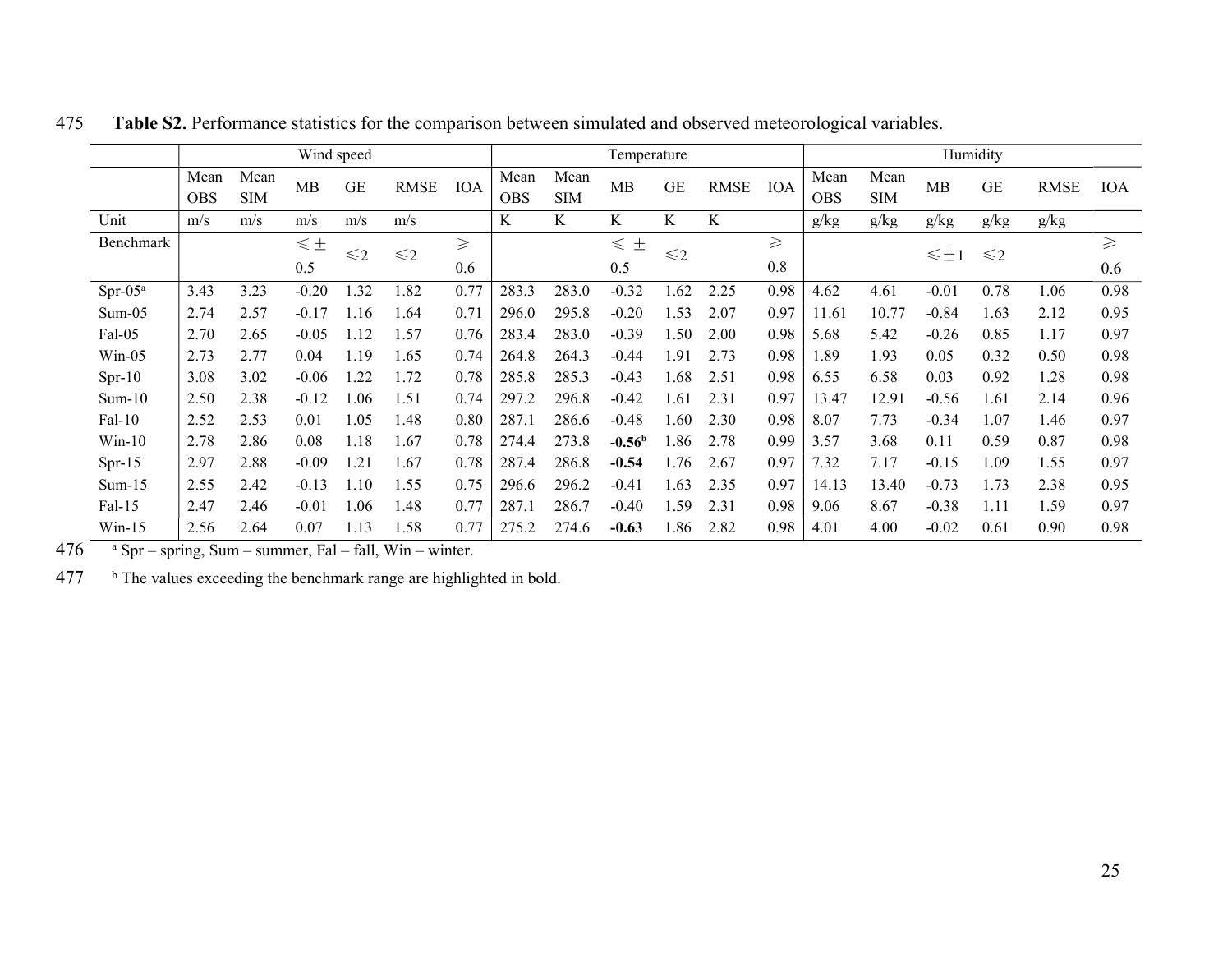|            |            |            |                  | <b>AOD</b> |            |            |             |         |            |            |       | NO <sub>2</sub> column |            |            |             |         |
|------------|------------|------------|------------------|------------|------------|------------|-------------|---------|------------|------------|-------|------------------------|------------|------------|-------------|---------|
|            | Mean       | Mean       | NMB              | <b>NME</b> | <b>MFB</b> | <b>MFE</b> | <b>RMSE</b> | $R$ (no | Mean       | Mean       | NMB   | <b>NME</b>             | <b>MFB</b> | <b>MFE</b> | <b>RMSE</b> | $R$ (no |
|            | <b>OBS</b> | <b>SIM</b> | $(\%)$           | (%)        | (%)        | (%)        |             | unit)   | <b>OBS</b> | <b>SIM</b> | (%)   | (%)                    | $(\%)$     | $(\%)$     |             | unit)   |
| $Avg-05^a$ | 0.53       | 0.54       |                  | 22         | $-9$       | 27         | 0.16        | 0.83    | 3.92       | 4.19       | 7     | 31                     | $-13$      | 35         | 2.28        | 0.91    |
| $Spr-05$   | 0.60       | 0.58       | $-3$             | 27         | $-15$      | 37         | 0.21        | 0.78    | 3.47       | 3.23       | $-7$  | 34                     | $-33$      | 47         | 2.03        | 0.89    |
| $Sum-05$   | 0.59       | 0.40       | $-32$            | 33         | $-45$      | 46         | 0.22        | 0.86    | 2.68       | 2.09       | $-22$ | 43                     | $-53$      | 62         | 1.85        | 0.82    |
| Fal-05     | 0.48       | 0.47       | $-2$             | 20         | $-7$       | 24         | 0.12        | 0.85    | 3.80       | 4.27       | 12    | 36                     | $-8$       | 36         | 2.82        | 0.89    |
| Win-05     | 0.49       | 0.78       | 62               | 71         | 43         | 54         | 0.42        | 0.63    | 5.79       | 7.19       | 24    | 40                     | 21         | 44         | 3.72        | 0.90    |
| $Avg-10$   | 0.53       | 0.51       | $-5$             | 22         | $-13$      | 28         | 0.16        | 0.79    | 5.10       | 6.12       | 20    | 35                     | 6          | 35         | 3.48        | 0.89    |
| $Spr-10$   | 0.61       | 0.54       | $-12$            | 28         | $-23$      | 36         | 0.23        | 0.71    | 4.10       | 5.30       | 29    | 49                     | 17         | 53         | 3.63        | 0.84    |
| $Sum-10$   | 0.62       | 0.41       | $-33$            | 37         | $-44$      | 47         | 0.28        | 0.81    | 2.95       | 3.03       | 3     | 48                     | $-19$      | 47         | 3.05        | 0.73    |
| Fal-10     | 0.44       | 0.40       | $-10$            | 24         | $-12$      | 29         | 0.14        | 0.76    | 5.50       | 6.15       | 12    | 35                     |            | 34         | 3.99        | 0.86    |
| $Win-10$   | 0.46       | 0.72       | 55               | 66         | 41         | 53         | 0.40        | 0.63    | 7.88       | 9.99       | 27    | 38                     | 20         | 41         | 4.90        | 0.91    |
| $Avg-15$   | 0.44       | 0.44       | $\boldsymbol{0}$ | 31         | $-8$       | 34         | 0.19        | 0.62    | 4.30       | 4.38       | 2     | 34                     | $-20$      | 39         | 2.73        | 0.85    |
| $Spr-15$   | 0.54       | 0.55       | $\boldsymbol{0}$ | 36         | $-12$      | 40         | 0.26        | 0.63    | 3.44       | 3.47       |       | 42                     | $-22$      | 48         | 2.62        | 0.80    |
| $Sum-15$   | 0.48       | 0.30       | $-37$            | 42         | $-49$      | 54         | 0.25        | 0.67    | 2.75       | 2.25       | $-18$ | 49                     | $-48$      | 62         | 2.22        | 0.69    |
| Fal-15     | 0.36       | 0.35       | $-3$             | 32         | $-3$       | 35         | 0.16        | 0.63    | 4.32       | 4.84       | 12    | 42                     | $-8$       | 42         | 3.41        | 0.82    |
| $Win-15$   | 0.41       | 0.62       | 50               | 63         | 38         | 56         | 0.36        | 0.52    | 6.71       | 6.94       | 4     | 32                     | $-9$       | 39         | 3.76        | 0.88    |

478 Table S3. Performance statistics for the comparison between simulated AOD/NO2 column and satellite retrievals over the ECC region 479 (units are  $10^{15}$  molecules/cm<sup>2</sup> for NO<sub>2</sub> vertical column density and Dobson unit for AOD, except those noted in the table).

480 <sup>a</sup>Avg – annual average, Spr – spring, Sum – summer, Fal – fall, Win – winter.